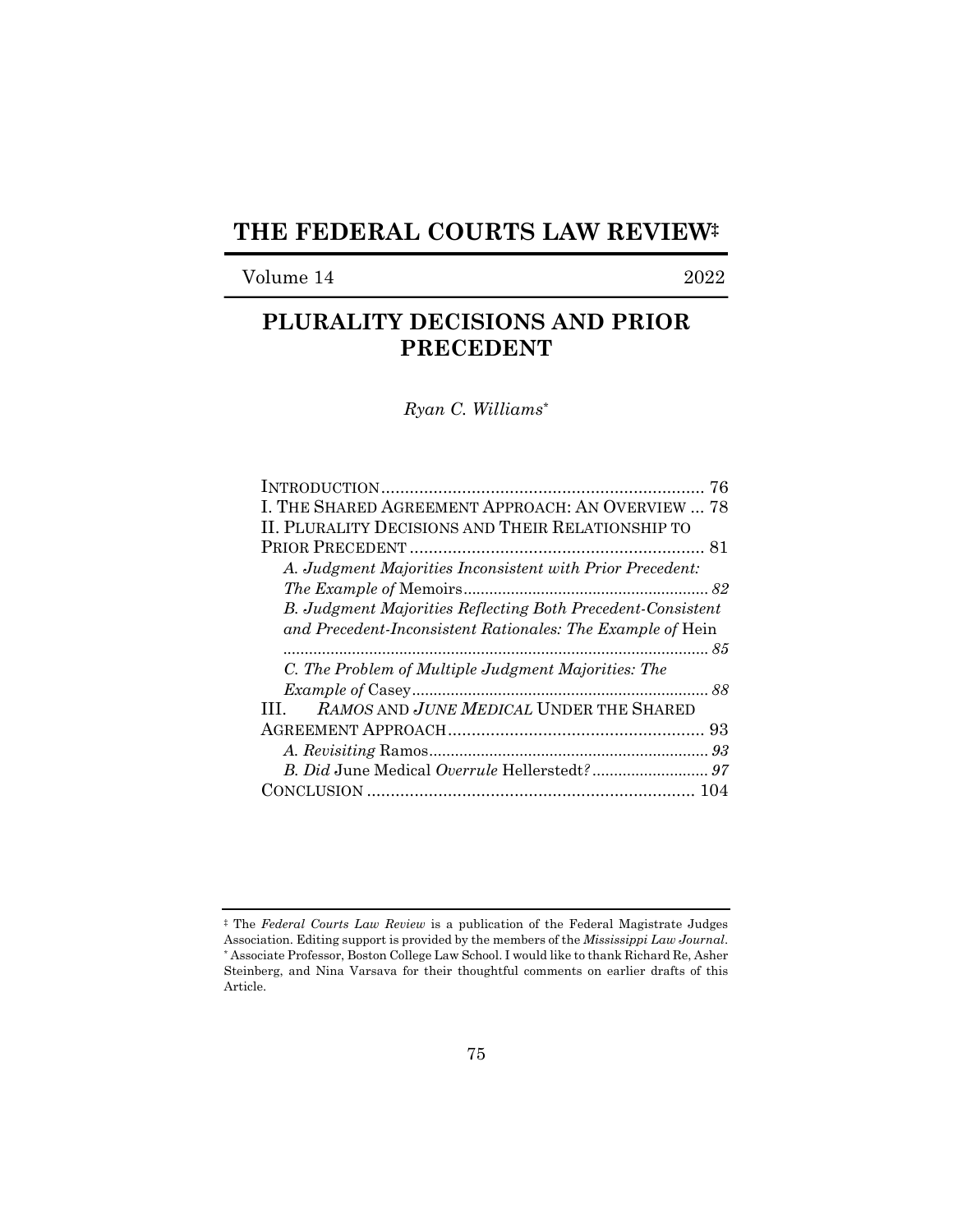#### **INTRODUCTION**

*Stare decisis* may not be an "inexorable command,"<sup>1</sup> but it certainly commands a substantial amount of the Supreme Court's time and attention. Nowhere is this truer than in the fraught context of the Court's abortion jurisprudence. In its landmark 1992 decision in *Planned Parenthood of Southeastern Pennsylvania v. Casey*,2 a narrowly divided Court connected the continued constitutional protection for abortion rights to the perceived necessity of adhering to its earlier decision in *Roe v. Wade*.3 Since then, the Court's abortion decisions have often featured sharp divisions over the proper understanding and application of *stare decisis*.4

The Court's recent engagement with the subject in *June Medical Services L.L.C. v. Russo*5 is no exception. *June Medical*  involved a constitutional challenge to abortion regulations adopted by the State of Louisiana that were nearly identical to Texas regulations the Court had declared unconstitutional four years earlier in *Whole Woman's Health v. Hellerstedt*.6 In the course of declaring the Texas regulations unconstitutional, the *Hellerstedt*  majority (joined by five of the eight Justices participating in the case) interpreted the "undue burden" standard announced in *Casey* to require an assessment of both "the burdens a law imposes on abortion access" as well as "the benefits those laws confer."7

In *June Medical*, four Justices joined a plurality opinion authored by Justice Breyer (the author of *Hellerstedt*), which reaffirmed the earlier decision's understanding of the undue burden

<sup>1</sup> Payne v. Tennessee, 501 U.S. 808, 828 (1991).

<sup>2 505</sup> U.S. 833 (1992).

<sup>3 410</sup> U.S. 113 (1973). *See also Casey*, 505 U.S. at 865 ("[O]verruling *Roe*'s central holding would not only reach an unjustifiable result under principles of *stare decisis*, but would seriously weaken the Court's capacity to exercise the judicial power and to function as the Supreme Court of a Nation dedicated to the rule of law.").

<sup>4</sup> *See, e.g.*, Whole Woman's Health v. Hellerstedt, 136 S. Ct. 2292, 2326 (2016) (Thomas, J., dissenting) (contending that the "majority's undue-burden test looks far less like our post-*Casey* precedents and far more like the strict-scrutiny standard that *Casey* rejected"); Gonzales v. Carhart, 550 U.S. 124, 191 (2007) (Ginsburg, J., dissenting) (contending that the majority's opinion was "hardly faithful" to *stare decisis*).

<sup>5 140</sup> S. Ct. 2103 (2020).

<sup>6 136</sup> S. Ct. 2292, 2310-14 (2016). *See also June Med. Servs.*, 140 S. Ct. at 2112.

<sup>7</sup> *Hellerstedt*, 136 S. Ct. at 2309.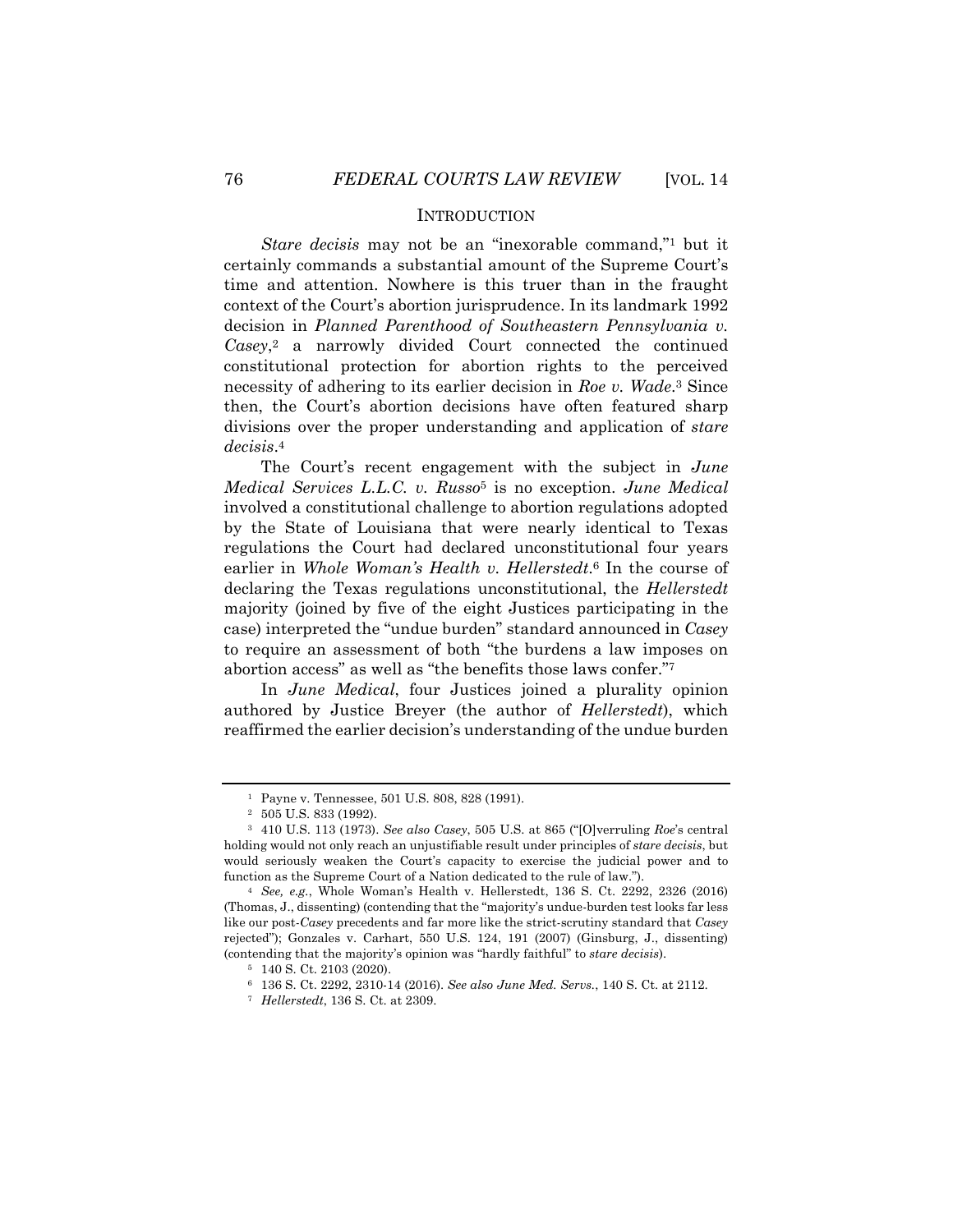standard.8 Four dissenting Justices—Justices Alito, Gorsuch, Thomas, and Kavanaugh—would have overruled the recently decided *Hellerstedt* decision, rejecting the balancing framework that decision had established for assessing whether an "undue burden" exists and upholding the challenged Louisiana regulations.9

Chief Justice John Roberts authored a separate opinion, concurring in the judgment alone. Roberts, who had joined the dissenters in *Hellerstedt*, continued to view that decision as "wrongly decided."10 Unlike the dissenters, however, Roberts believed that *stare decisis* demanded the Court to "treat like cases alike," requiring consistent treatment of the Louisiana and Texas regulations.11 But while Roberts was willing to accord *stare decisis* effect to the *result* of *Hellerstedt*, he refused to accord similar effect to the *reasoning* the Court had relied upon to reach that result, insisting that "remaining true" to the "intrinsically sounder" doctrine of *Casey*, properly understood, would better effectuate the policies of *stare decisis*.12

In the short time since *June Medical* was handed down, the decision has already produced a nascent circuit split, with the Fifth, Sixth, and Eighth Circuits concluding that Chief Justice Roberts's concurrence effectively overruled *Hellerstedt*13 while the Seventh Circuit concluded that *June Medical* leaves *Hellerstedt*'s precedential effect undisturbed.14

The confusion surrounding *June Medical* is reflective of a deeper confusion in the law surrounding plurality precedent more generally. This same confusion was on vivid display in another decision the Court handed down a few weeks before *June Medical*—

<sup>8</sup> *See June Med. Servs.*, 140 S. Ct. at 2120.

<sup>9</sup> *Id.* at 2154 (Alito, J., dissenting).

<sup>10</sup> *Id.* at 2133 (Roberts, C.J., concurring in the judgment).

<sup>11</sup> *Id.* at 2134.

<sup>&</sup>lt;sup>12</sup> Id. at 2134-35 (alteration omitted) (quoting Adarand Constructors, Inc. v. Peña, 515 U.S. 200, 231 (1995)).

<sup>13</sup> *See* Whole Woman's Health v. Paxton, 10 F.4th 430, 441-42 (5th Cir. 2021); Whole Woman's Health v. Paxton, 978 F.3d 896, 903-04 (5th Cir. 2020); EMW Women's Surgical Ctr., P.S.C. v. Friedlander, 978 F.3d 418, 432-33 (6th Cir. 2020); Hopkins v. Jegley, 968 F.3d 912, 915 (8th Cir. 2020).

<sup>14</sup> Planned Parenthood of Ind. & Ky., Inc. v. Box, 991 F.3d 740, 741-42 (7th Cir. 2021). *See also infra* notes 147-150 and accompanying text.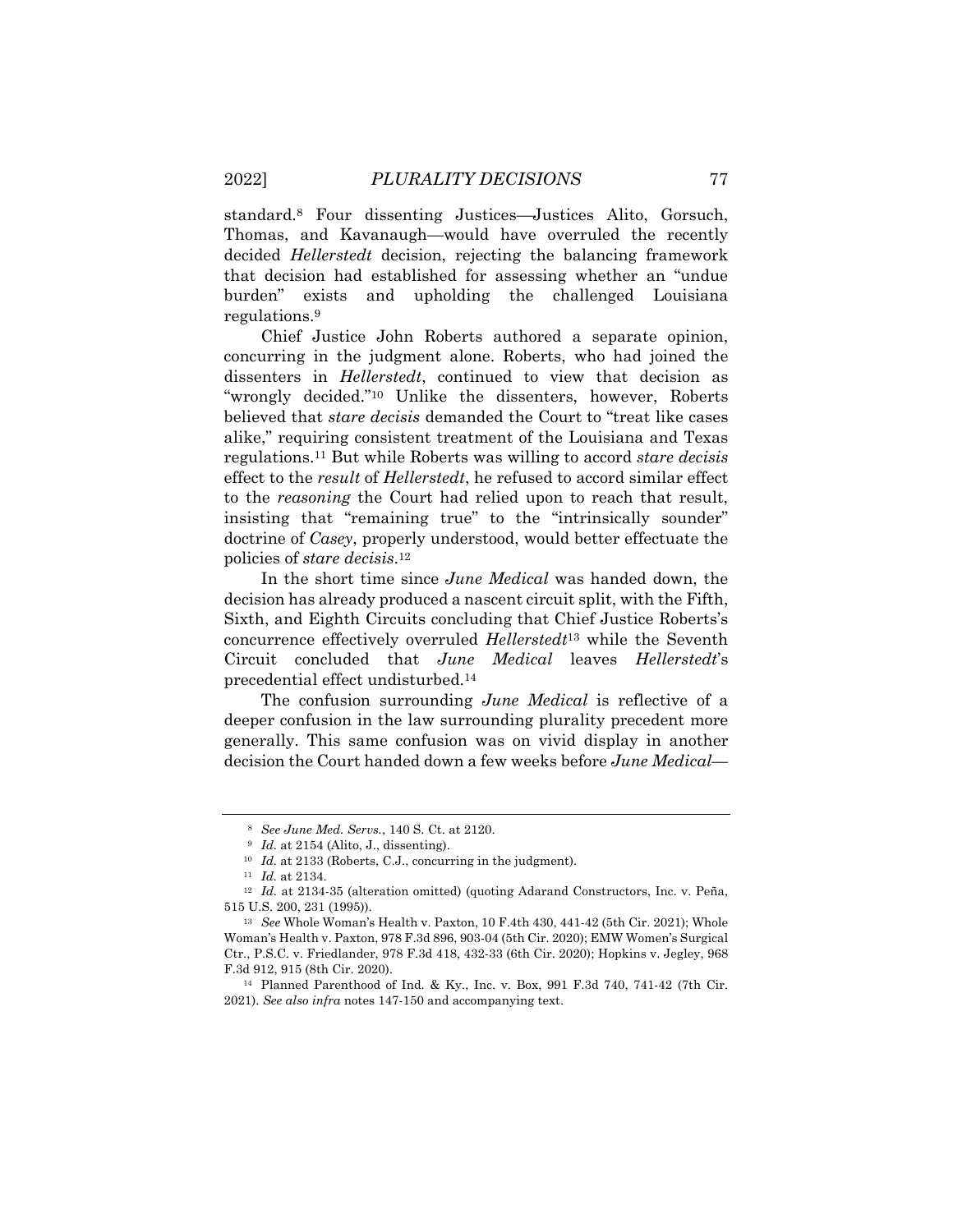*Ramos v. Louisiana*15—in which the Justices clashed over the precedential significance of one of the Court's earlier plurality decisions. And because the *Ramos* decision itself resulted in a fractured majority, the decision did nothing to clarify the confused, and confusing, doctrine surrounding plurality precedent.

In a prior Article, I suggested a framework for extracting precedential guidance from plurality decisions that focused on identifying the universe of future cases that fall within the domain of overlapping agreement shared between the various judgmentsupportive opinions in a case.16 The Court's decisions in *Ramos* and *June Medical* provide an occasion to revisit and extend that framework by illustrating how courts applying this "shared agreement" approach should think about plurality decisions in relation to prior majority-supported precedent.

The shared agreement approach provides a way of thinking about plurality precedent that helps to identify plurality decisions that overturn or alter prior precedent and to distinguish them from decisions that leave preexisting precedent untouched. In particular, the shared agreement approach recognizes the ability of plurality decisions to alter precedent *only* in those circumstances where a majority of Justices whose votes were collectively necessary to the judgment in the original case agree that the earlier precedent should be overruled. Where, by contrast, the members of the judgment-necessary majority disagree about prior precedent, the willingness of a subset of the majority to overrule an earlier decision leaves the precedential status of the earlier decision undisturbed.

#### I. THE SHARED AGREEMENT APPROACH: AN OVERVIEW

The most significant guidance the Supreme Court has offered on the subject of plurality precedent came in the form of a cryptic sentence in a 1977 decision, *Marks v. United States*,17 where the Court instructed that "[w]hen a fragmented Court decides a case and no single rationale explaining the result enjoys the assent of five Justices, 'the holding of the Court may be viewed as that

<sup>15 140</sup> S. Ct. 1390 (2020).

<sup>16</sup> *See* Ryan C. Williams, *Questioning* Marks*: Plurality Decisions and Precedential Constraint*, 69 STAN. L. REV. 795, 822-38 (2017).

<sup>17 430</sup> U.S. 188 (1977).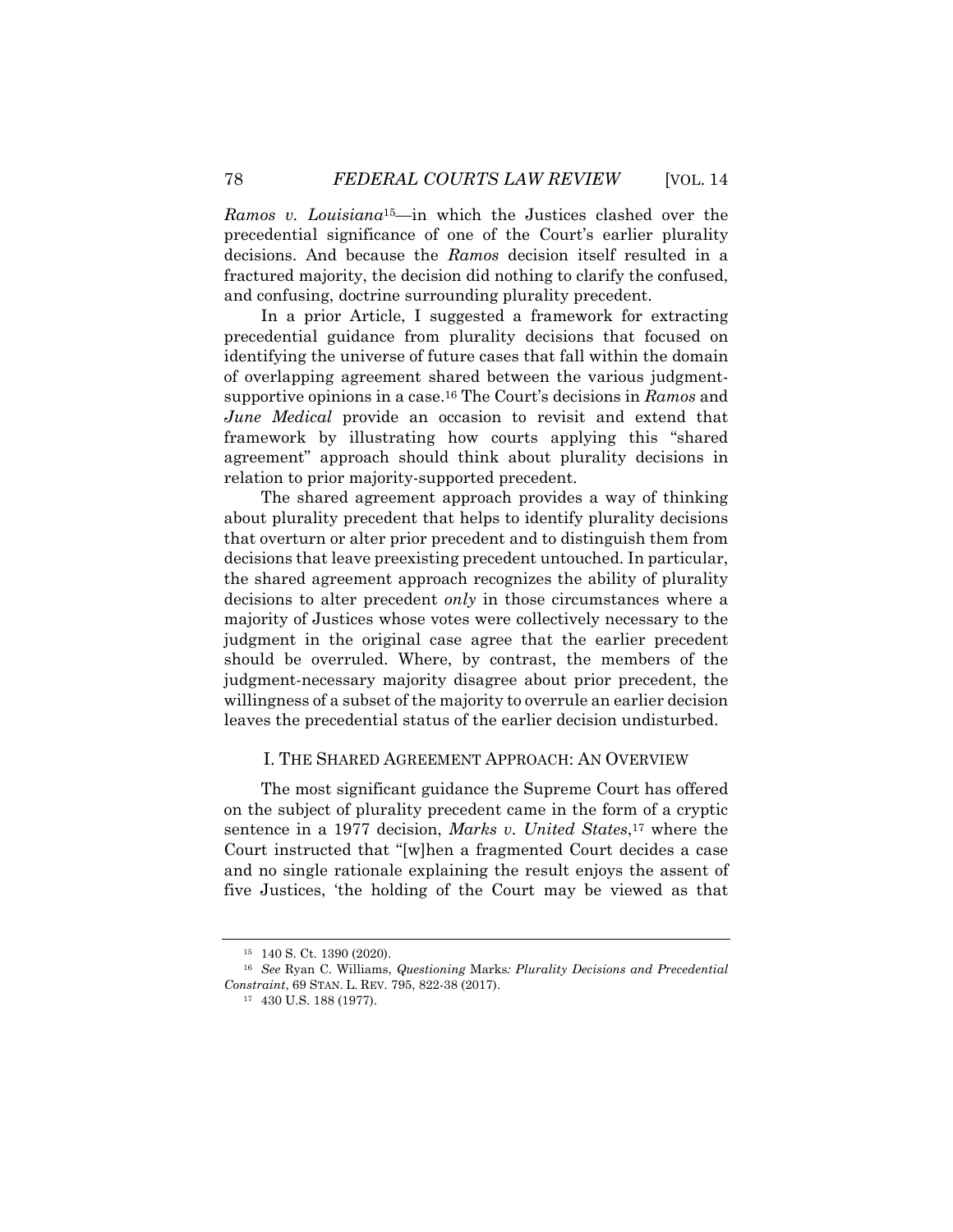position taken by those Members who concurred in the judgments on the narrowest grounds.'"18 But while the Court apparently assumed its instruction was sufficiently straightforward to require no further elaboration, lower courts have struggled to apply the "narrowest-grounds" rule the case prescribes.19 The Supreme Court itself has recognized on multiple occasions that the rule "is more easily stated than applied" and that efforts to apply the rule to particular plurality decisions had "baffled and divided the lower courts."20 But despite this recognition, the Court has persistently refused to provide further clarifying guidance regarding the proper meaning and application of the *Marks* rule.21

In the absence of more specific guidance from the Supreme Court, the lower courts have struggled to apply *Marks*, developing a number of conflicting and contradictory approaches for extracting precedential guidance from plurality decisions.22 Unsurprisingly, this diversity of approaches routinely leads to clashes over the precedential significance of particular plurality decisions of the type presently on display in the emerging lower court split over the significance of *June Medical*.23

The shared agreement approach reflects an interpretation of the "narrowest-grounds" rule of *Marks* that seeks to bring theoretical coherence to the confused, and confusing, doctrine that presently surrounds plurality precedent. The shared agreement approach starts from premises similar to those that undergird the traditional, common-law understanding of precedent—namely,

<sup>18</sup> *Id.* at 193 (quoting Gregg v. Georgia, 428 U.S. 153, 169 n.15 (1976) (plurality opinion of Stewart, Powell, and Stevens, JJ.)).

<sup>19</sup> *See* Richard M. Re, *Beyond the* Marks *Rule*, 132 HARV. L. REV. 1942, 1959 (2019) (observing that the *Marks* analysis often "generates lasting disagreement" among intermediate appellate courts regarding the precedential effect of particular plurality decisions).

<sup>20</sup> Grutter v. Bollinger, 539 U.S. 306, 325 (2003) (quoting Nichols v. United States, 511 U.S 738, 745-46 (1994)).

<sup>21</sup> The Court most recently passed on an opportunity to clarify the precedential status of plurality decisions in a 2018 decision. *See* Hughes v. United States, 138 S. Ct. 1765, 1768 (2018). Although the Court granted certiorari in *Hughes* on multiple questions regarding the proper interpretation and application of the *Marks* narrowestgrounds rule, it determined it would be "unnecessary" to address those questions because it was able to resolve the case on other grounds. *Id.* at 1771-72.

<sup>22</sup> *See* Williams, *supra* note 16, at 806-22 (discussing various approaches to *Marks* in the lower courts).

<sup>23</sup> Re, *supra* note 19, at 1959-60; Williams, *supra* note 16, at 807 & n.50.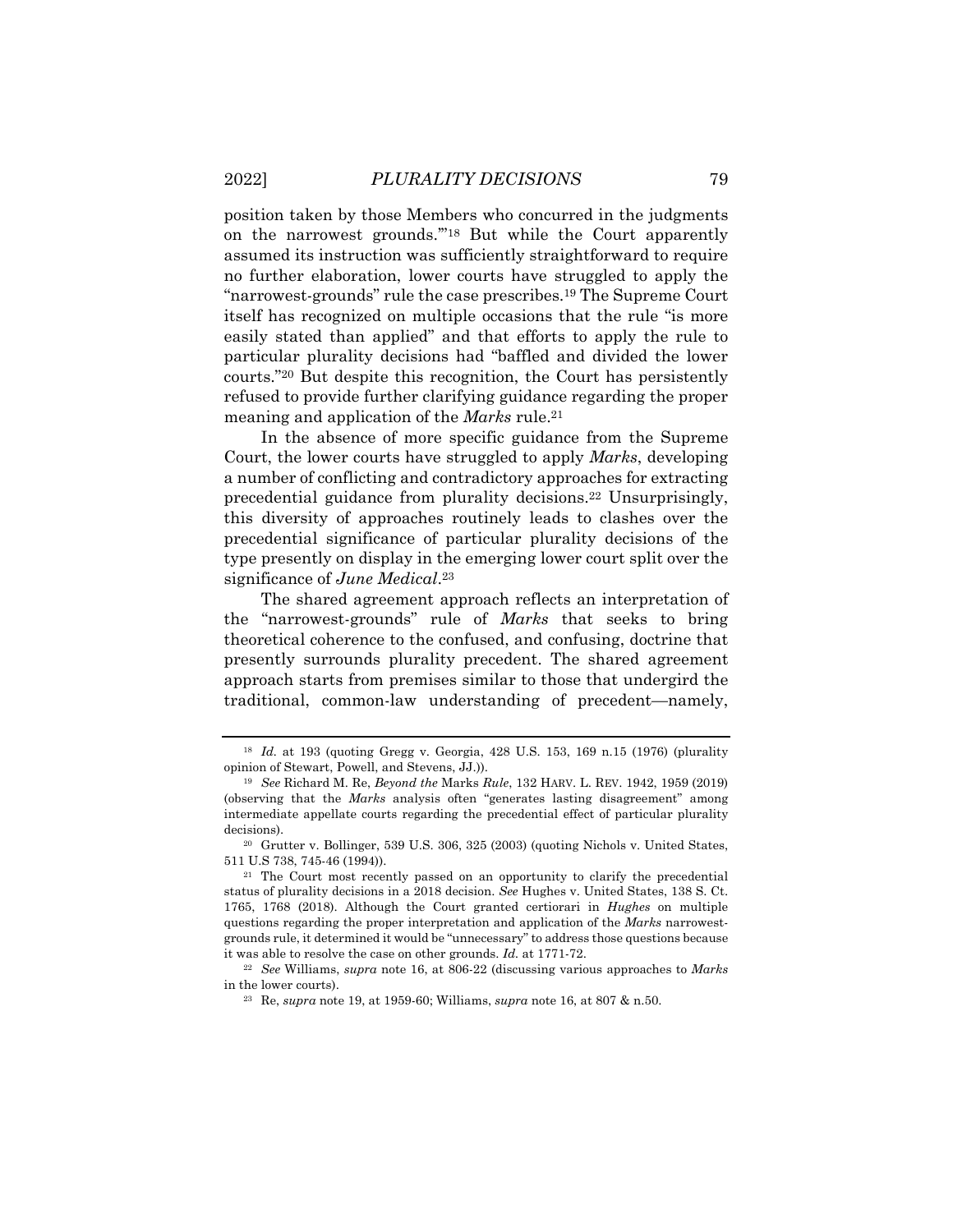that the precedential significance of a prior case is determined by the judgment in the precedent-setting case and the court's reasons for that judgment (i.e., the *ratio decidendi*).24 This *ratio decidendi*  approach is sometimes thought to be unworkable in the plurality context because no single opinion articulates the collective set of reasons that explain why the court awarded the particular judgment it did.25 But the key insight of the shared agreement approach is that while no one single opinion fully explains the reasons for a court's decision in a plurality case, the reasons for the court's judgment can nonetheless be discerned by looking to the set of opinions that were collectively necessary to that judgment.26 In particular, the reason a court will have decided the case in the particular way it did is because *each* of the opinions that were collectively necessary to its judgment pointed to that result.27 And because the rationales reflected in those opinions will typically point to consistent results in at least *some* other cases as well, later interpreters will typically be able to identify a universe of future cases in which *each* of the judgment-supportive opinions point to identical results.28

This domain of shared agreement on outcomes may be relatively narrow or quite broad depending on the manner in which the judgment-supportive opinions happen to align with one another.29 But in nearly all cases, the deciding majority's shared agreement about the proper result in the specific case before the Court will provide at least *some* guidance to later courts about which other cases are sufficiently "like" the adjudicated case to demand consistent treatment—namely, those cases in which each of the judgment-supportive opinions would point to the same result.30 Of course, in at least some cases, the judgment-supportive

<sup>24</sup> Williams, *supra* note 16, at 835-38.

<sup>25</sup> *See, e.g.*, Ramos v. Louisiana, 140 S. Ct. 1390, 1404 (2020) (plurality opinion) (suggesting that plurality decisions, like "'unexplicated' decisions," lack a controlling *ratio* that can bind later courts); NEIL DUXBURY, THE NATURE AND AUTHORITY OF PRECEDENT 73 (2008) ("Where a majority of judges agree as to the decision but disagree as to the correct grounds for the decision, extracting a *ratio decidendi* from the case may be an arbitrary exercise.").

<sup>26</sup> Williams, *supra* note 16, at 836.

<sup>27</sup> *See id.*

<sup>28</sup> *Id.* at 836-37.

<sup>29</sup> *Id.* at 830-35.

<sup>30</sup> *Id.* at 836-37.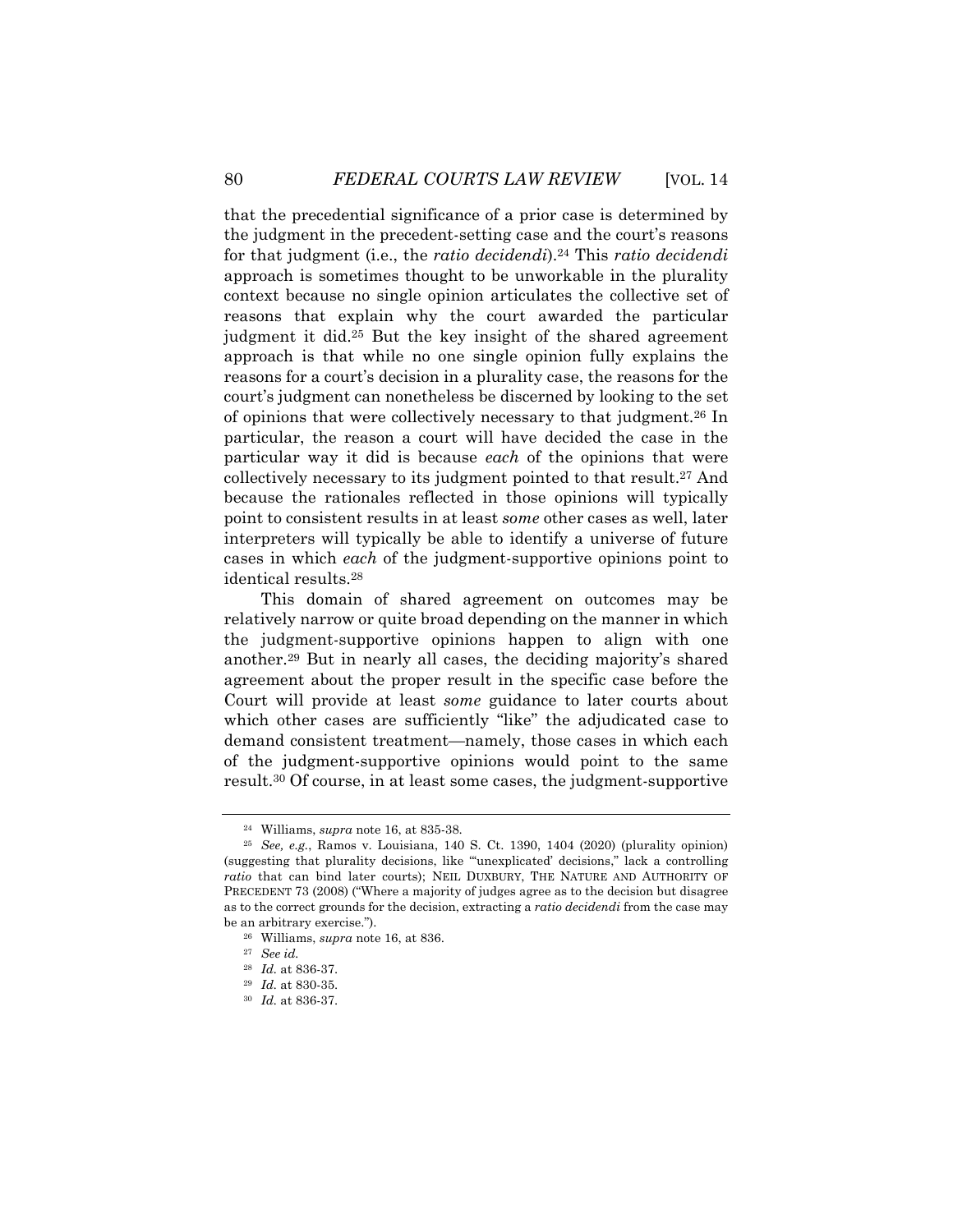opinions from the precedent case will point to different results. In this circumstance, the shared agreement approach would typically recognize a limited degree of discretion on the part of the later court to choose *between* the competing rationales that contributed to the majority's judgment.31 The principal constraint on lower courts' ability to choose between such opinions is the binding effect of other controlling precedential decisions.32 The following Part focuses on sorting out this relationship between plurality decisions and prior majority-supported precedents in greater detail.

## II. PLURALITY DECISIONS AND THEIR RELATIONSHIP TO PRIOR PRECEDENT

The existing confusion surrounding the relationship between plurality decisions and prior majority-supported precedents is wellillustrated by the Supreme Court's decision in *Ramos v. Louisiana*.33 *Ramos* involved a challenge to a Louisiana statute permitting felony convictions on the basis of non-unanimous jury verdicts34—a practice long assumed to have been validated by the Court's 1972 plurality decision in *Apodaca v. Oregon*.35 The *Ramos* Court fractured sharply over the precedential status of *Apodaca*, with three Justices insisting that the decision had not created a binding precedential rule at all, while the remaining six Justices rejected that view but split evenly on the question of whether *Apodaca* should be overruled.36

Justice Gorsuch's plurality opinion, joined in relevant part by two other Justices, insisted that the absence of a majoritysupported *ratio* in *Apodaca* left that decision a rule for the parties in that case alone, without establishing any binding rule to govern future cases.37 Justice Gorsuch viewed this limitation as necessary

<sup>31</sup> *Id.* at 837-38.

<sup>32</sup> *Id.* at 862-63. *See also* Re, *supra* note 19, at 1987 ("[T]he shared agreement approach calls for reconciling fragmented decisions with earlier precedent.").

<sup>33 140</sup> S. Ct. 1390 (2020).

<sup>34</sup> *Id.* at 1394-95.

<sup>35 406</sup> U.S. 404 (1972).

<sup>36</sup> *See Ramos*, 140 S. Ct. at 1417 n.6 (Kavanaugh, J., concurring in part) ("As I read the Court's various opinions today, six Justices treat the result in *Apodaca* as a precedent for purposes of *stare decisis* analysis. A different group of six Justices concludes that *Apodaca* should be and is overruled.").

<sup>37</sup> *See id.* at 1403-04 (plurality opinion).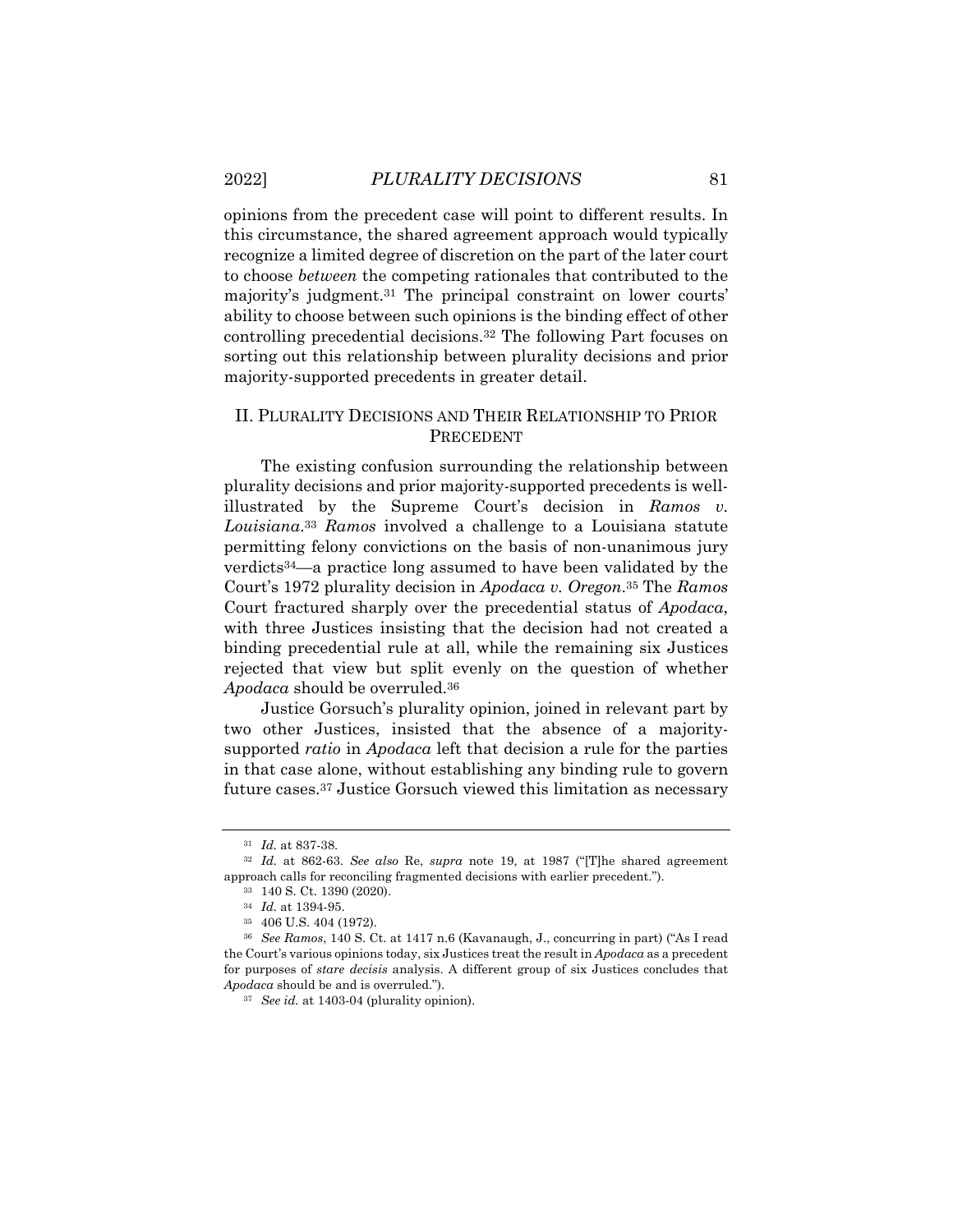to avoid what he viewed as an absurd consequence—namely, allowing "a single Justice," writing only for himself, to "overrule precedent" and "bind future majorities."38 Both the dissenting opinion, authored by Justice Alito (on behalf of himself and two others), and Justice Kavanaugh in a sole concurrence criticized this position as incompatible with the Court's instruction in *Marks*.39 According to Justice Alito, "[t]he logic of *Marks* applies equally no matter what the division of the Justices in the majority," and he declared himself unaware of any "case holding that the *Marks* rule is inapplicable when the narrowest ground is supported by only one Justice."40

The shared agreement approach provides a sensible path through which to resolve the clash of conflicting intuitions reflected in the *Ramos* opinions. The shared agreement approach embraces Justice Gorsuch's intuition that the opinion of a single Justice—or, indeed, any opinion supported by less than a majority of the Court—cannot overturn prior precedent. At the same time, the shared agreement approach demonstrates that majority-supported *judgments* in plurality decisions are sometimes properly read to overturn prior rulings and establish new, binding precedent.

## *A. Judgment Majorities Inconsistent with Prior Precedent: The Example of* Memoirs

The fact that plurality decisions can sometimes overturn majority-supported precedent is apparent from the Court's decision in *Marks* itself. *Marks* involved an appeal from a prosecution for criminal obscenity.41 The defendants challenged the jury instruction provided by the trial court, which was consistent with the First Amendment obscenity standard articulated by the Supreme Court in its 1973 decision, *Miller v. California*.42 The petitioners claimed this instruction amounted to a retrospective

<sup>38</sup> *Id.* at 1403.

<sup>39</sup> *See id.* at 1430 (Alito, J., dissenting) (insisting that Gorsuch's argument reflected "an attack on the rule that the Court adopted in *Marks*"); *id.* at 1416 n.6 (Kavanaugh, J., concurring in part) (agreeing that *Apodaca* established a binding precedent that must be either followed or overruled).

<sup>40</sup> *Id.* at 1431 (Alito, J., dissenting).

<sup>41</sup> Marks v. United States, 430 U.S. 188, 189-91 (1977).

<sup>42</sup> *Id.* at 190-91 (citing Miller v. California, 413 U.S. 15 (1973)).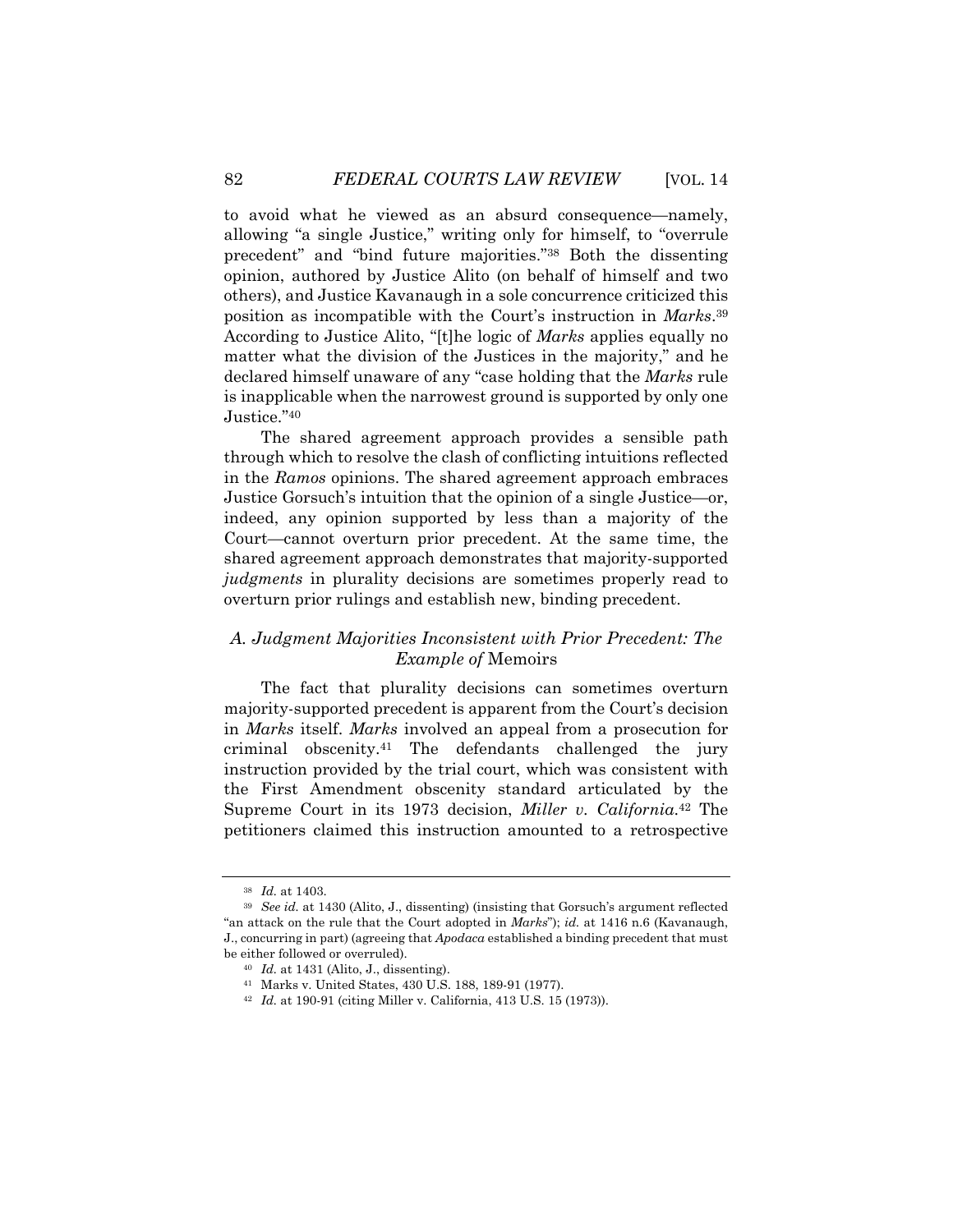criminal punishment because a plurality decision handed down seven years earlier—*A Book Named "John Cleland's Memoirs of a Woman of Pleasure" v. Attorney General* ("*Memoirs*")43 established a different, more speech-protective standard.44 Because the defendants' prosecution would likely also have been permissible under the standard articulated by the Supreme Court in its last majority-supported decision, *Roth v. United States*,45 the defendants' retrospectivity challenge hinged on whether the plurality decision in *Memoirs* had altered the applicable constitutional rule.46

The *Marks* Court had little difficulty concluding that it had. Invoking the "narrowest grounds" rule, the Court identified the three-Justice plurality opinion in *Memoirs* as the "controlling opinion" in that case and concluded that the Court's decision had, in fact, established new law that was more speech-protective than the standard articulated in *Roth*.47 *Marks* thus established that plurality decisions can, at least sometimes, overturn prior majoritysupported precedents.

Looking to the alignment of the opinions in *Memoirs* makes it easy to understand the intuition driving the *Marks* Court's conclusion that the *Memoirs* decision had, in fact, established a new precedential rule. In *Memoirs*, six Justices concurred in the judgment. The plurality opinion, authored by Justice Brennan, purported to apply the *Roth* standard but articulated a much more stringent standard for prosecutions, demanding, among other things, that the allegedly obscene material be proven to be "utterly without redeeming social value"—a requirement not articulated in the *Roth* decision.48 Justices Douglas and Black "reiterated their well-known position that the First Amendment provides an

<sup>43 383</sup> U.S. 413 (1966).

<sup>44</sup> *Marks*, 430 U.S. at 190-91.

<sup>45 354</sup> U.S. 476 (1957).

<sup>46</sup> *See Marks*, 430 U.S. at 193 ("If . . . *Roth*, not *Memoirs*, stated the applicable law prior to *Miller*, there would be much to commend the . . . view . . . that *Miller* did not significantly change the law.").

<sup>47</sup> *Id.* at 193-94 (quoting Gregg v. Georgia, 428 U.S. 153, 169 n.15 (1976)).

<sup>48</sup> *Memoirs*, 383 U.S. at 418. *See also Roth*, 354 U.S. at 489 (defining obscenity according to "whether to the average person, applying contemporary community standards, the dominant theme of the material taken as a whole appeals to prurient interest").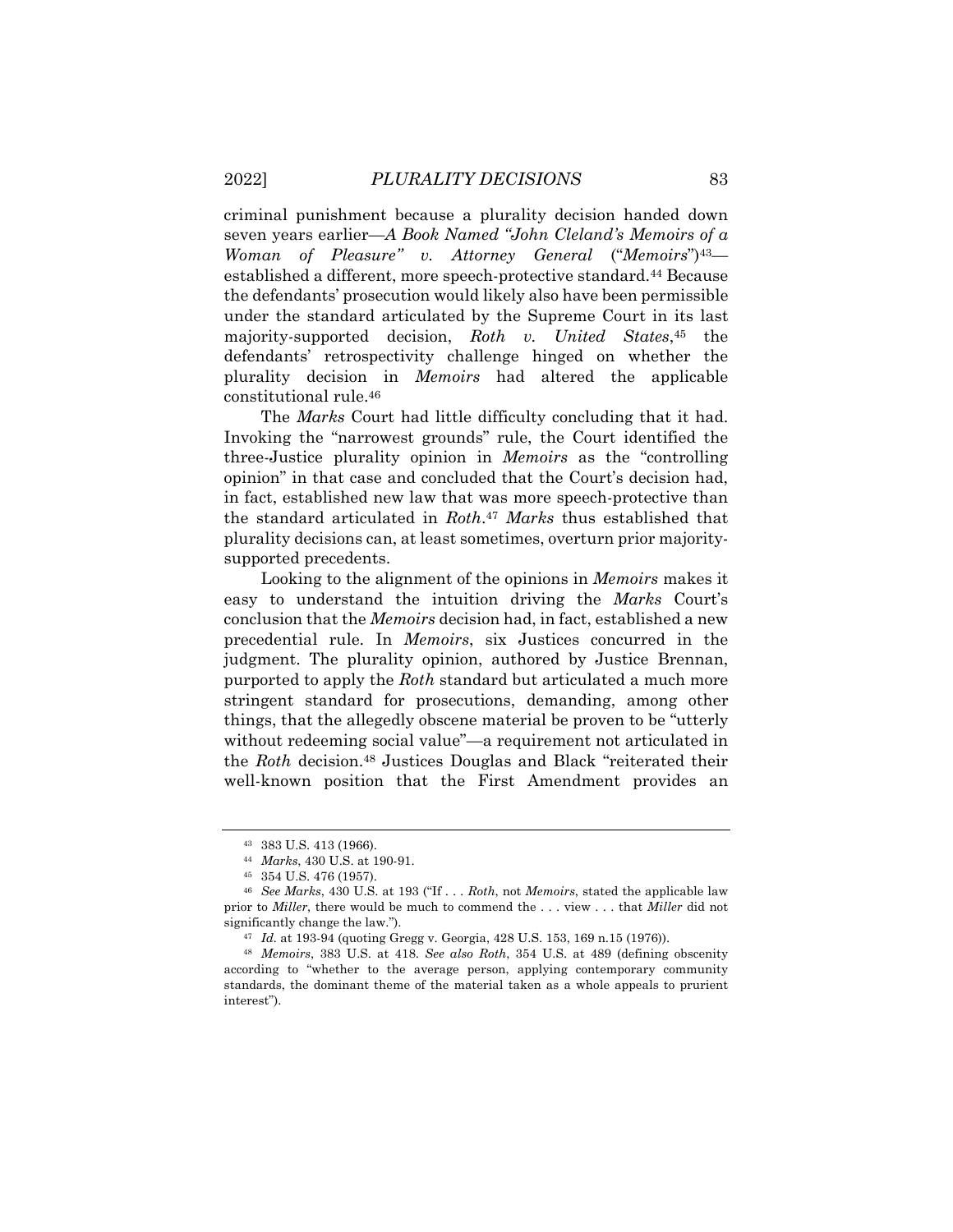absolute shield against governmental action aimed at suppressing obscenity."49 Finally, Justice Stewart concurred in the judgment "based on his view that only 'hardcore pornography' may be suppressed."50

The judgment in *Memoirs* thus depended on the shared agreement among a majority of the Justices to apply a more speechprotective standard than the standard articulated in *Roth*. In other words, *Memoirs* featured the existence of a shared agreement among a judgment-necessary majority to overrule (or at least substantially alter) the preexisting precedential standard.

The alignment of the opinions in *Memoirs* also helps to explain the Court's statement that the three-Justice plurality opinion provided the "narrowest grounds" of the Court's judgment and, therefore, the "controlling opinion" in the case.51 The three judgment-supportive opinions in *Memoirs* lined up in a simple continuum in which the "narrowest" opinion pointed to a result that was wholly subsumed within the results produced by the two "broader" opinions.52 That is, any obscenity prosecution deemed impermissible under the standard articulated by the plurality would also have been deemed impermissible under the rationales adopted by the two other concurring opinions.

By contrast, the plurality would have allowed at least *some* obscenity prosecutions that the three concurring Justices would not. The six Justices who joined in the Court's judgment thus all necessarily agreed that the *Roth* standard should be revised to the extent it would have allowed prosecutions that would be prohibited by the new test announced by the plurality. But here, their agreement ended. There was no consensus to overrule or alter *Roth* to the broader extent advocated by Justices Douglas, Black, or Stewart. The *Memoirs* decision thus left the prior precedential rule established by *Roth* intact except to the extent the deciding majority necessarily agreed it should be overruled.

<sup>49</sup> *Marks*, 430 U.S. at 193.

<sup>50</sup> *Id.*

<sup>51</sup> *Id.* 

<sup>52</sup> *Id.*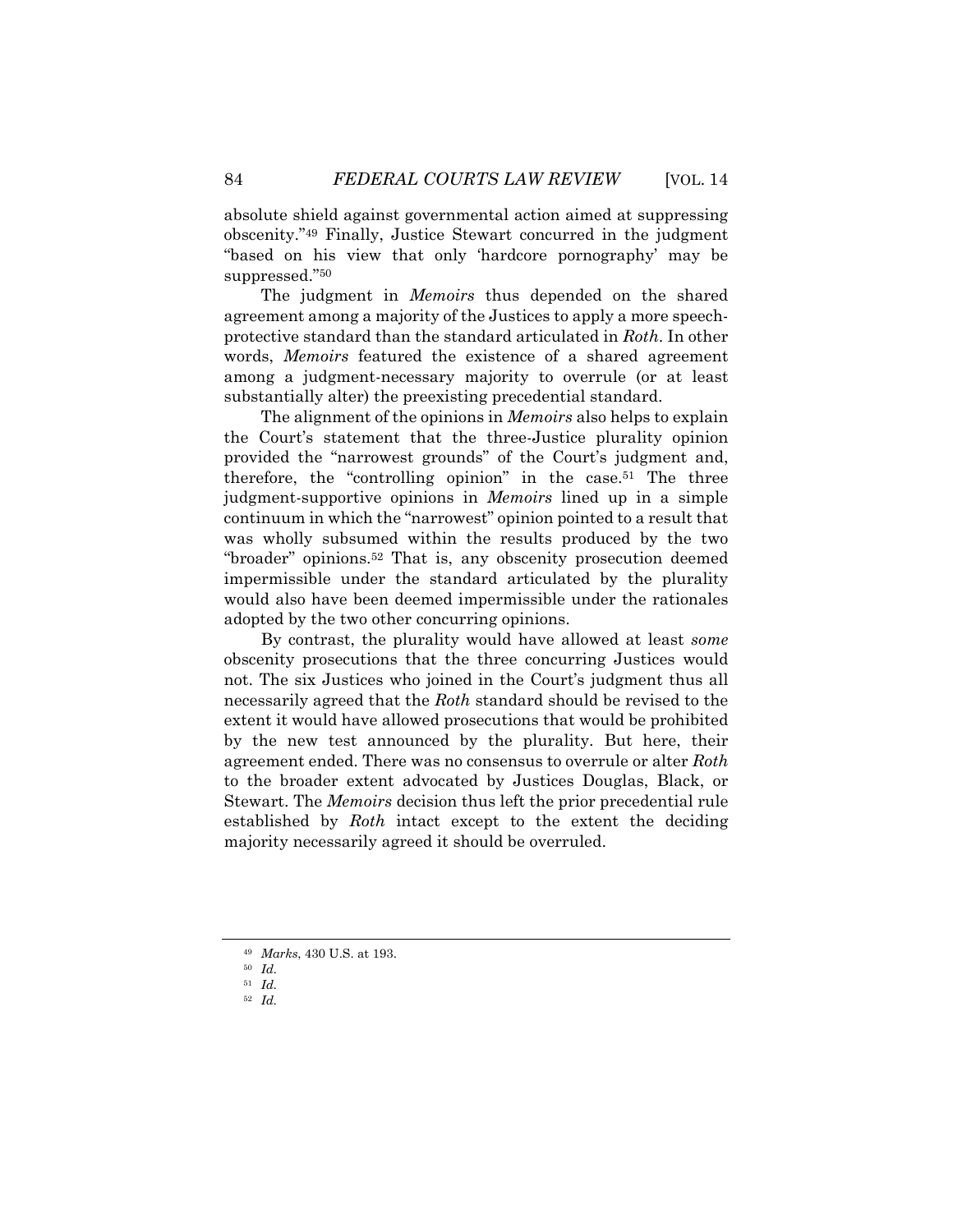### *B. Judgment Majorities Reflecting Both Precedent-Consistent and Precedent-Inconsistent Rationales: The Example of* Hein

The Court's decision in *Marks* stands in tension with at least one possible reading of Justice Gorsuch's opinion in *Ramos* namely, that plurality decisions can *never* overrule prior precedent.53 At the same time, and contrary to the dissenters' position in *Ramos*, nothing in the "logic" of *Marks* compels the conclusion that a single Justice will *always* have the authority to overrule prior precedent by authoring a putatively "narrowest" opinion in a plurality case.54

Consider, for example, the Court's 2007 plurality decision in *Hein v. Freedom from Religion Foundation, Inc*.55 *Hein* involved a question regarding the availability of taxpayer standing to challenge Executive Branch expenditures that benefited religious organizations in a manner that the plaintiffs alleged violated the First Amendment's Establishment Clause.56 In its 1968 decision in *Flast v. Cohen*,<sup>57</sup> the Court had recognized an exception to its general bar on allowing taxpayers to challenge federal expenditures, authorizing such challenges in the limited context of cases alleging a violation of the Establishment Clause.58

Six of the Justices who participated in the *Hein* case agreed that the logic of *Flast* compelled recognition of the taxpayer plaintiffs' standing in that case. But the Court nonetheless held, by a vote of five-to-four, that the plaintiffs lacked standing. Two of the Justices who agreed *Flast* would otherwise govern the case (Justices Scalia and Thomas) believed that *Flast* should be overruled.59 Three other Justices joined in a plurality opinion authored by Justice Alito, which concluded that *Flast* was distinguishable because the challenged expenditures were made out of general Executive Branch appropriations rather than funds specifically appropriated by Congress to be spent on religious

<sup>53</sup> *See* Nina Varsava, *Precedent on Precedent*, 169 U. PA. L. REV. ONLINE 118, 120- 23 (2020) (discussing this interpretation of Gorsuch's opinion and its seeming tension with the Court's holding in *Marks*).

<sup>54</sup> *Contra* Ramos v. Louisiana, 140 S. Ct. 1390, 1431 (2020) (Alito, J., dissenting). 55 551 U.S. 587 (2007).

<sup>56</sup> *See id.* at 587.

<sup>57 392</sup> U.S. 83 (1968).

<sup>58</sup> *Id.* at 102-04.

<sup>59</sup> *Hein*, 551 U.S. at 636-37 (Scalia, J., concurring in the judgment).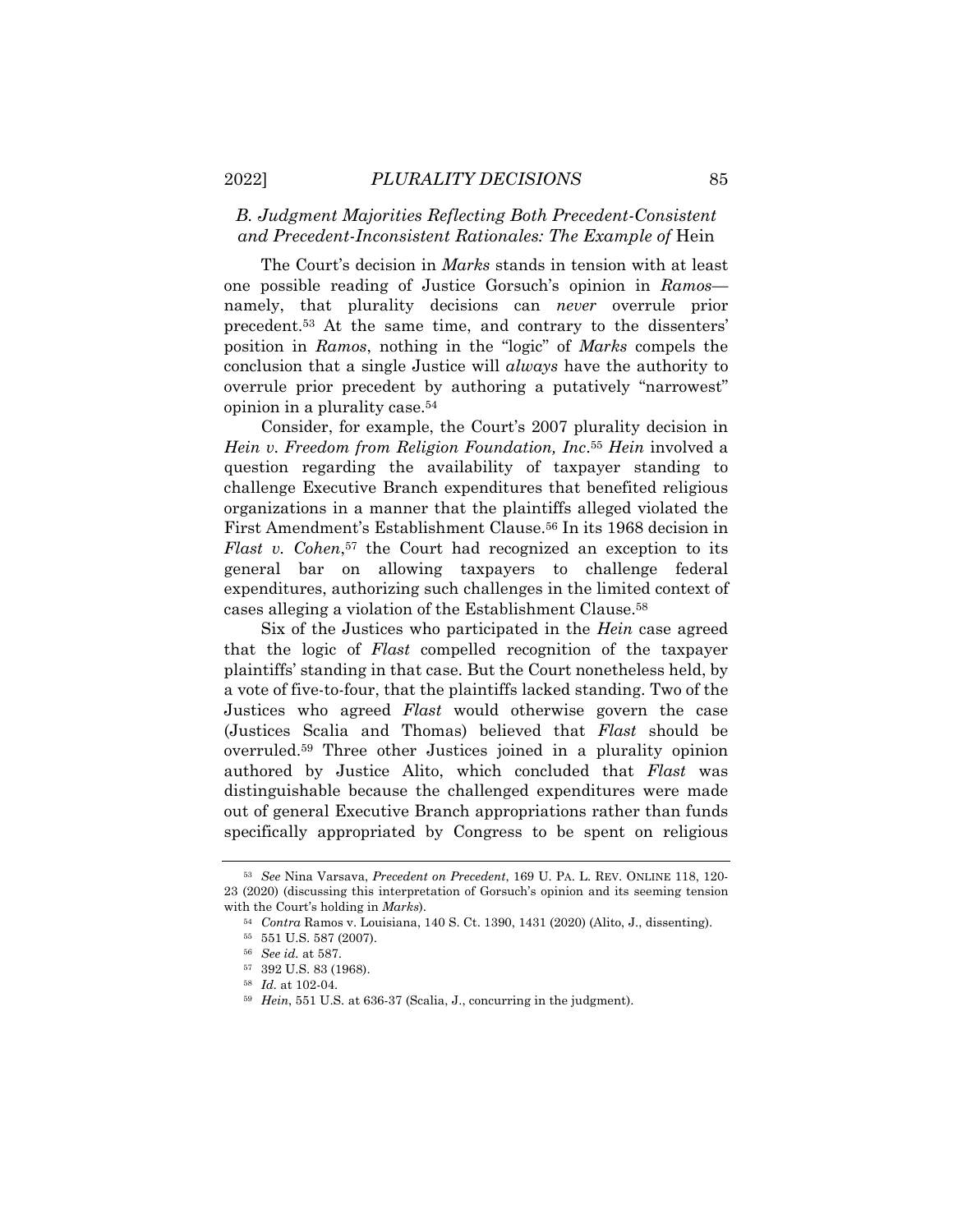purposes.60 This left only four Justices (in dissent) who believed both that *Flast* required recognition of the plaintiffs' standing and that that decision should not be overruled.<sup>61</sup>

Lower courts that have considered *Hein*'s precedential significance have generally viewed Justice Alito's plurality opinion as controlling, even though that opinion reflected the views of only three of the Court's nine members.62 Some of these judges have viewed the plurality as controlling because it occupied a supposed "middle ground" between the other two opinions in the case.<sup>63</sup> The shared agreement approach points to the same conclusion, though for slightly different reasons. Unlike approaches that attach determinative significance to the opinion occupying the "median" position on the Court, <sup>64</sup> the shared agreement approach would focus on the plurality opinion in *Hein* because of its relationship to prior precedent.

Applying the shared agreement approach, a later interpreter would conclude that the reason the judgment-necessary majority in *Hein* resolved the case the way it did (i.e., its *ratio decidendi*) was *either* because *Flast* involved distinguishable facts (the plurality's reasoning) *or* because *Flast* was wrongly decided and should be overruled (the rationale of the concurrence). But unlike a more typical plurality decision in which a later court should regard itself as free to follow either of the judgment-consistent rationales,65 the scope of the later court's discretion is constrained by the continuing precedential effect of *Flast*. The view that *Flast* should be overruled garnered only two votes in *Hein*—well short of a majority. And because lower courts lack the freedom to disregard prior majority-

<sup>60</sup> *Id.* at 609-10 (plurality opinion).

 $61$  *Id.* at 637 (Souter, J., dissenting).

<sup>62</sup> *See, e.g.*, Freedom from Religion Found., Inc. v. Nicholson, 536 F.3d 730, 738 n.11 (7th Cir. 2008) (noting Justice Alito's plurality opinion "is controlling"); *In re* Navy Chaplaincy, 534 F.3d 756, 759 n.2 (D.C. Cir. 2008) (identifying Justice Alito's plurality opinion as the "binding opinion of the Court").

<sup>63</sup> *See, e.g.*, Hinrichs v. Speaker of the House of Representatives of the Ind. Gen. Assembly, 506 F.3d 584, 607 (7th Cir. 2007) (Wood, J., dissenting) (focusing on Justice Alito's plurality opinion "because it was he who expressed the middle ground on the Court").

<sup>64</sup> Williams, *supra* note 16, at 813-17 (discussing this "fifth vote" approach to interpreting plurality precedent).

<sup>65</sup> *See supra* notes 30-31 and accompanying text (describing the shared agreement approach).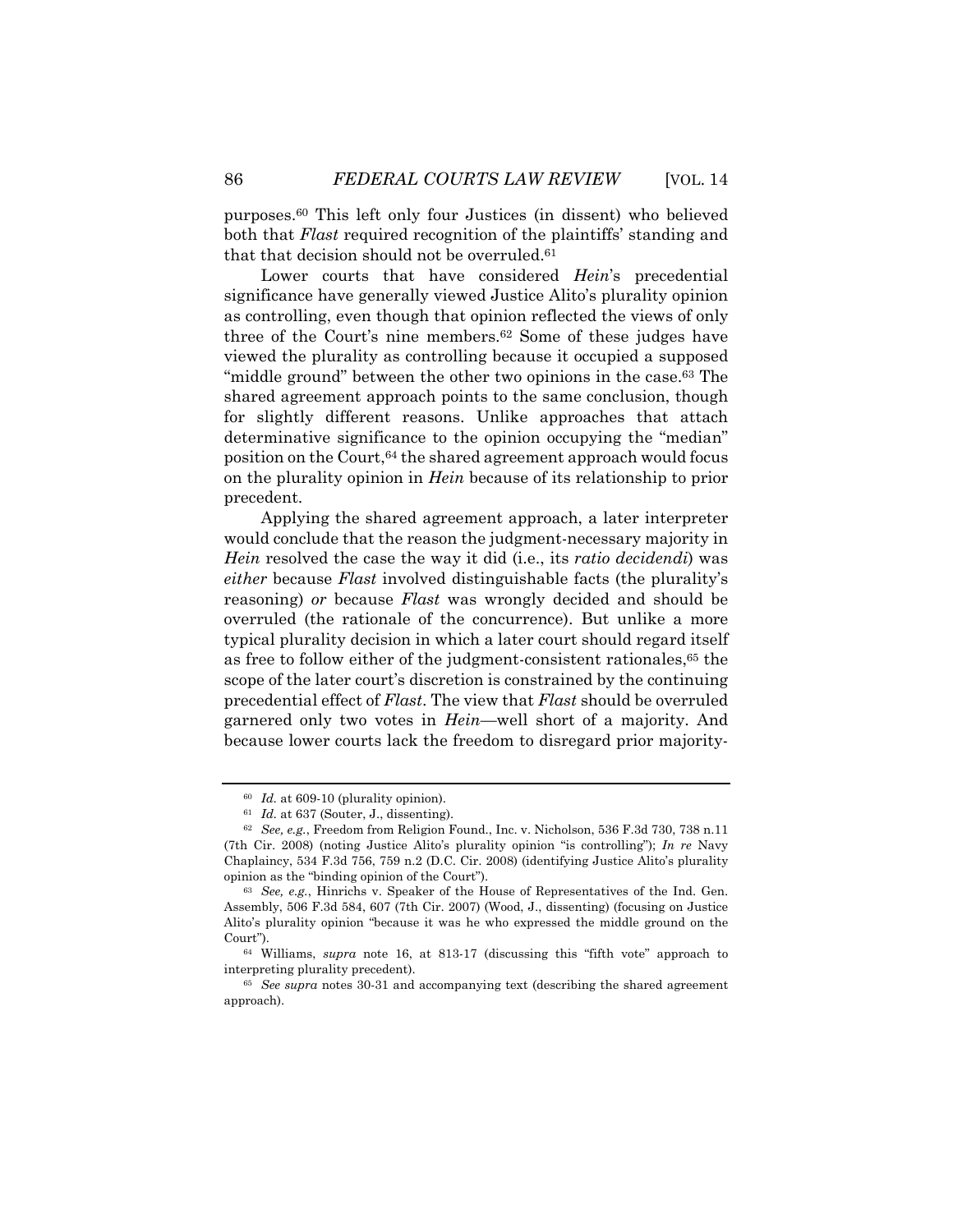supported Supreme Court precedent, they could not themselves disregard the precedential effect of *Flast* unless and until that decision is overruled by an actual Supreme Court majority decision.66 The plurality opinion thus offers the only judgmentconsistent rationale that explains the result in *Hein and* that can be reconciled with *Flast*.

The distinction between treating the *Hein* plurality as controlling because it occupies a "middle ground" and treating it as controlling because of the prior precedential effect of *Flast* can be illustrated using a simple hypothetical. Imagine a variation on *Hein* involving identical facts and a similar 3-2-(4) voting breakdown in which the plurality and the dissenting Justices adhere to the same position they expressed in the actual case. But imagine that instead of endorsing a total ban on taxpayer standing, the two-Justice concurring opinion instead supported overruling *Flast* in general, but would have allowed a narrow carve-out for suits in which a federal statute expressly authorizes a right of action to challenge federal expenditures alleged to violate the Establishment Clause.67

As so reformulated, the hypothetical concurring opinion would arguably occupy the "middle ground" position because it might allow some challenges to expenditures from Executive Branch appropriations whereas the dissent would allow all such challenges and the plurality opinion would allow none.68 But treating that opinion as the "controlling" opinion would result in overruling the precedent established by *Flast* even though *no other* Justice who participated in *Hein* would have supported that result. This is precisely the type of "dubious proposition" that Justice Gorsuch

<sup>66</sup> *See* Rodriguez de Quijas v. Shearson/Am. Express, Inc., 490 U.S. 477, 484 (1989) ("If a precedent of this Court has direct application in a case, yet appears to rest on reasons rejected in some other line of decisions, the [lower courts] should follow the case which directly controls, leaving to this Court the prerogative of overruling its own decisions.").

<sup>67</sup> *Cf.* Heather Elliott, *Congress's Inability to Solve Standing Problems*, 91 B.U. L. REV. 159, 182-205 (2011) (considering circumstances in which express Congressional authorization of standing might allow plaintiffs to overcome otherwise applicable standing barriers).

<sup>68</sup> *Cf.* United States v. Duvall, 740 F.3d 604, 612 (D.C. Cir. 2013) (Kavanaugh, J., concurring in the denial of rehearing en banc) (observing that when an opinion would sometimes allow a practice that the other opinions in the case would either always allow or never allow, that opinion occupies the middle ground because "'sometimes' is a middle ground between 'always' and 'never'").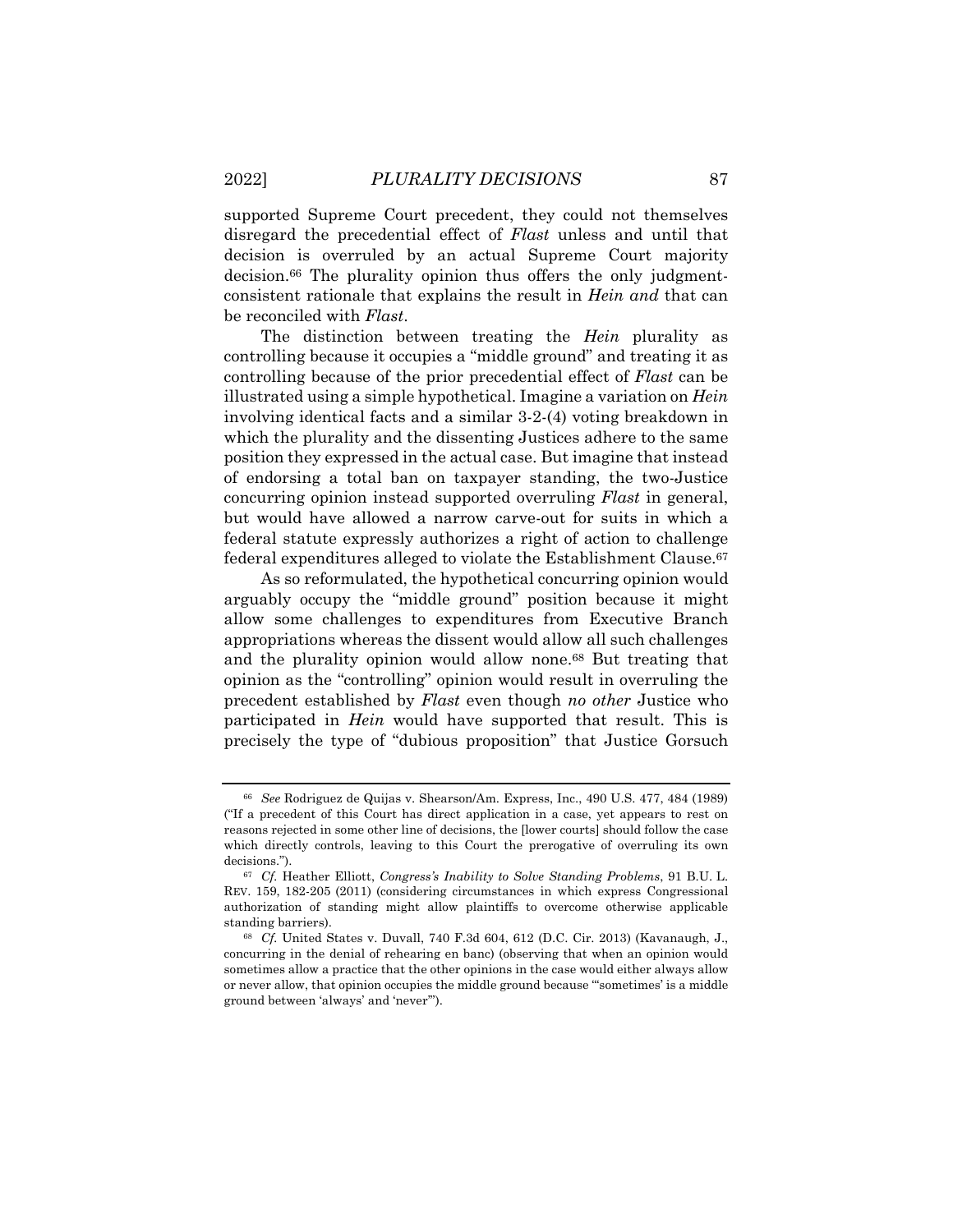warned of in his *Ramos* opinion when he rejected the prospect of allowing "a single Justice" to "overrule precedent" based on a fortuitous alignment of voting positions.69

The shared agreement approach provides a method of parsing plurality precedent that avoids such strongly counterintuitive results while also avoiding the contrary extreme that would deny plurality decisions the capacity to overrule precedent entirely. Rather, as the discussion of *Marks* above suggests, the shared agreement approach would recognize the potential for plurality decisions to overrule precedent only if, and only to the extent that, an actual majority of the Justices whose votes were collectively necessary to the Court's judgment actually agreed that an earlier decision should be overruled.70 By contrast, where a proposed overruling of prior precedent garners the support of less than a majority (as in *Hein*), the shared agreement approach would leave the earlier precedent undisturbed.

#### *C. The Problem of Multiple Judgment Majorities: The Example of* Casey

The two scenarios described above—i.e., plurality decisions in which each of the judgment-necessary opinions support overruling prior precedent and decisions involving a judgment premised on a mix of precedent-consistent and precedent-inconsistent rationales—likely account for the large majority of circumstances in which a question regarding the relationship between a plurality decision and prior precedent might plausibly arise. But neither fully accounts for the somewhat unusual alignment of opinions in *Planned Parenthood of Southeastern Pennsylvania v. Casey*,71 in which a plurality opinion joined by only three of the Court's nine members purported to alter core features of the scrutiny standard specified by *Roe v. Wade*72 and to explicitly overturn at least two of the Court's post-*Roe* abortion decisions.73 Assessing the precedential significance of *Casey* requires consideration of how the

<sup>69</sup> Ramos v. Louisiana, 140 S. Ct. 1390, 1402-03 (2020) (plurality opinion). 70 *See supra* Section II.A (discussing the application of the shared agreement approach to the Court's decision in *Marks*).

<sup>71 505</sup> U.S. 833 (1992).

<sup>72 410</sup> U.S. 113 (1973).

<sup>73</sup> *See infra* text accompanying notes 83-88 (discussing the *Casey* plurality opinion).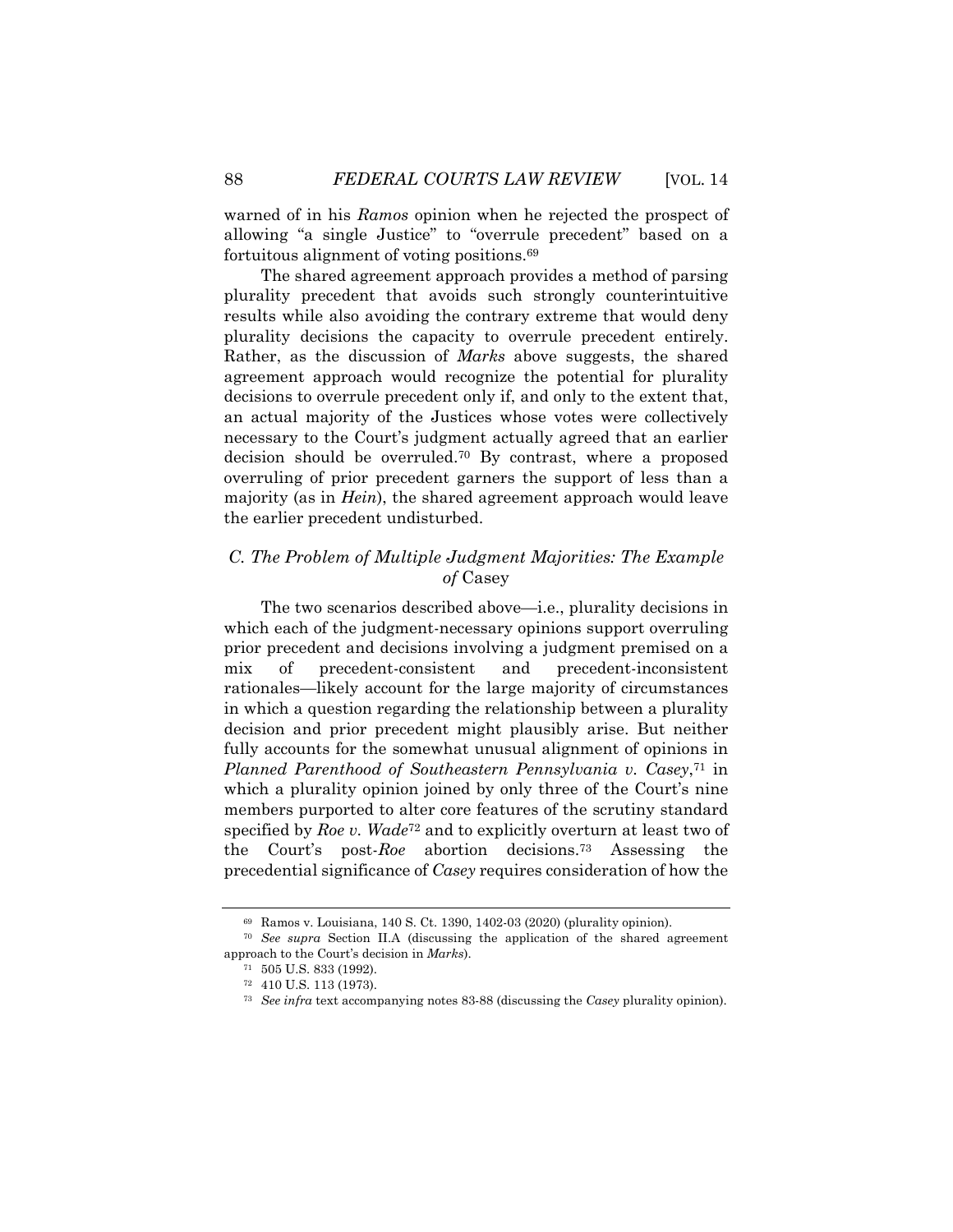shared agreement approach should address the somewhat unusual circumstance of a single Supreme Court decision supported by two, differently constituted majority coalitions, each of which is independently necessary to a different aspect of the Court's judgment.

To see why the existence of multiple-judgment majorities matters to the precedential inquiry, it will be useful to start with an example from a non-plurality decision. In *United States v. Booker*,74 the Supreme Court, by a vote of five-to-four, concluded that certain applications of the Federal Sentencing Guidelines violated the Sixth Amendment to the extent they made a defendant's criminal sentence depend on facts found by the trial judge rather than the jury.75 In the same case, the Court also held by a vote of five-to-four that the conflict with the Sixth Amendment could be cured by severing the provision of "the federal sentencing statute that [made] the Guidelines mandatory," rendering the Guidelines "effectively advisory" for sentencing judges.76 However, these two holdings were reflected in two different opinions—one written by Justice Stevens and one written by Justice Breyer which were joined by different five-Justice majority coalitions; only Justice Ginsburg (who did not write separately in the case) joined both the Stevens opinion and the Breyer opinion.<sup>77</sup>

At first glance, attributing precedential significance to Justice Ginsburg's implicit rationale—i.e., that the Federal Sentencing Guidelines were unconstitutional as written but that the constitutional infirmity could be cured through severability—might seem to raise concerns similar to those articulated by Justice Gorsuch in his *Ramos* opinion. After all, if we are concerned about giving "a single Justice writing only for himself" the "authority to bind" the Court to a preferred rationale,<sup>78</sup> shouldn't we be equally concerned about allowing a single Justice to accomplish the same objective without having to write an opinion at all?

But in *Booker*, the Court's holding was supported by an *actual* majority of the Court on each of the relevant issues, and *both*

<sup>74 543</sup> U.S. 220 (2005).

<sup>75</sup> *Id.* at 243-44 (Stevens, J., opinion in part).

<sup>76</sup> *Id.* at 245 (Breyer, J., opinion in part).

<sup>77</sup> *Id.* at 226, 244.

<sup>78</sup> Ramos v. Louisiana, 140 S. Ct. 1390, 1402 (2020) (plurality opinion).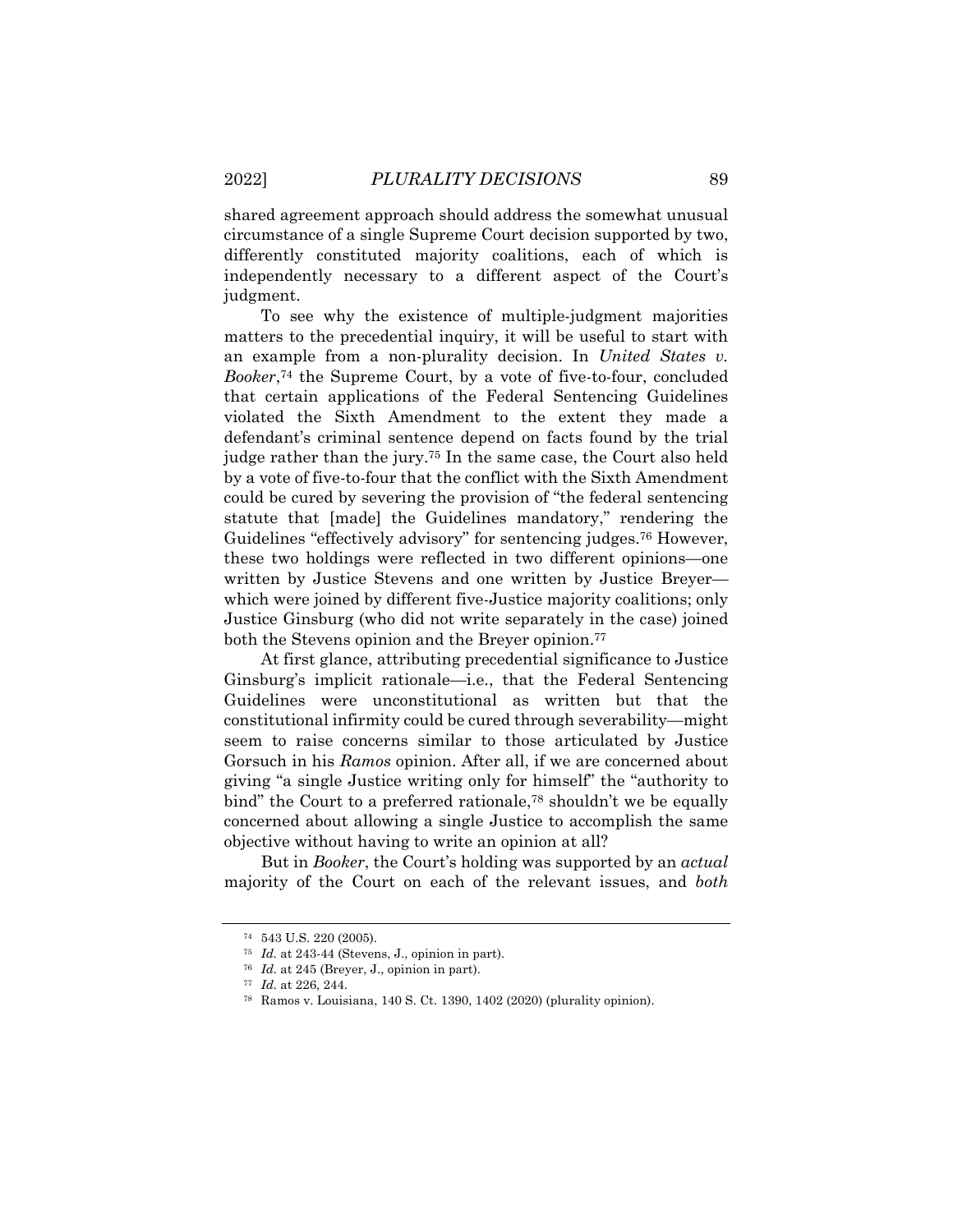opinions were necessary to explain the judgment the Court ultimately reached. Ascribing precedential significance to both majority opinions is thus no different from ascribing precedential significance to two majority-supported opinions written in different cases addressing similar issues where the Court's respective judgments are supported by differently constituted majority coalitions. In this circumstance, it is relatively common for a single "median" or "swing" Justice to find herself in the majority in both cases, even if none of her colleagues share her particular view of the law.79

*Casey* involved a similar alignment of multiple judgmentnecessary majorities in a single case. In *Casey*, the Court considered a constitutional challenge to five specific provisions of a Pennsylvania law regulating abortion access, which the plaintiffs contended conflicted with the substantive due process abortion right that the Supreme Court had recognized nineteen years earlier in *Roe*.80 The plaintiffs' challenge focused particularly on the following features of the Pennsylvania law: (1) a requirement that "a woman seeking an abortion give her informed consent prior to the abortion procedure," (2) a requirement that women seeking an abortion must "be provided with certain information at least 24 hours before the abortion is performed," (3) a requirement that minors seeking abortions must obtain parental consent, (4) a requirement that married woman seeking an abortion "sign a statement indicating that she has notified her husband of her intended abortion," and (5) the imposition of certain record-keeping requirements on abortion-providing facilities.<sup>81</sup> Because certain provisions stood in tension with the holding of *Roe* and later abortion decisions, the case also implicated a question of whether *Roe* itself should be overruled.82

<sup>79</sup> *Cf.* Lee Epstein & Tonja Jacobi, *Super Medians*, 61 STAN. L. REV. 37, 39-44 (2008) (discussing the influence of "median" Justices).

<sup>80</sup> Planned Parenthood of Se. Pa. v. Casey, 505 U.S. 833, 844-45 (1992) (plurality opinion).

<sup>&</sup>lt;sup>81</sup> Id. at 844. The informed consent requirement, mandatory waiting period, spousal notification requirement, and the parental consent requirement were all subject to a statutory "medical emergency" exception, and the parental consent requirement was further qualified by the availability of a judicial override procedure. *Id.* 

<sup>82</sup> *Id.* at 844-45.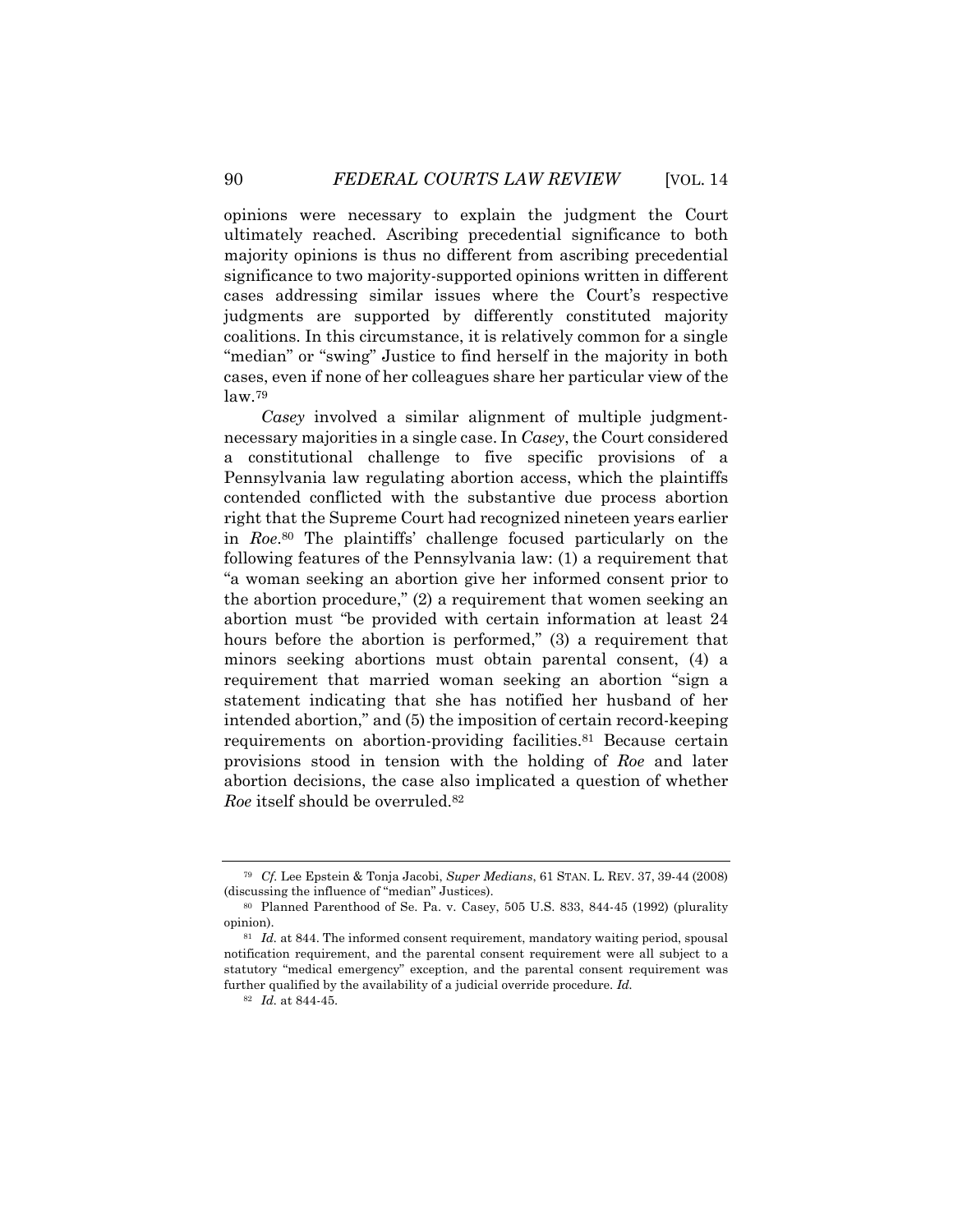A coalition of three Justices—Justices O'Connor, Kennedy, and Souter—famously joined in a collectively authored plurality opinion that reaffirmed what the plurality described as the "essential holding" of *Roe*.83 At the same time, the plurality rejected certain features of the *Roe* decision—particularly that decision's "trimester framework," which prohibited nearly all regulation of abortion during the first trimester of a pregnancy, permitted regulation solely in the interest of the pregnant woman's health in the second trimester, and permitted states to regulate and even ban most abortions in the third trimester.84 Instead, the plurality endorsed a more flexible standard under which the state may regulate the abortion decision throughout the pregnancy so long as its regulations do not impose an "undue burden" on a pregnant woman's decision regarding whether or not to terminate the pregnancy.85

In the course of describing this revised framework, the plurality purported to "overrule" two post-*Roe* decisions—*City of Akron v. Akron Center for Reproductive Health, Inc.*<sup>86</sup> and *Thornburgh v. American College of Obstetricians and Gynecologists*87—that were inconsistent with the plurality's preferred approach.88 Applying this standard, the plurality concluded that each of the challenged provisions of the Pennsylvania law should be upheld, with the exception of the spousal notification requirement, which the plurality concluded posed an "undue burden" on a married woman's ability to obtain an abortion.89

Two Justices, Stevens and Blackmun, wrote separately, concurring in part and dissenting in part.90 Both would have upheld the *Roe* trimester framework in full and would have preserved the precedential status of the *Akron* and *Thornburgh* decisions.91

<sup>83</sup> *Id.* at 845-46.

<sup>84</sup> *Id.* at 872-73.

<sup>85</sup> *Id.* at 873-77.

<sup>86 462</sup> U.S. 416 (1983), *overruled by Casey*, 505 U.S. 833 (1992).

<sup>87 476</sup> U.S. 747 (1986), *overruled by Casey*, 505 U.S. 833 (1992). 88 *Casey*, 505 U.S. at 870 (plurality opinion).

<sup>89</sup> *Id.* at 879-901.

<sup>90</sup> *Id.* at 911 (Stevens, J., concurring in part and dissenting in part), 922 (Blackmun,

J., concurring in part, concurring in the judgment in part, and dissenting in part).

<sup>91</sup> *Id.* at 914-17, 929-34.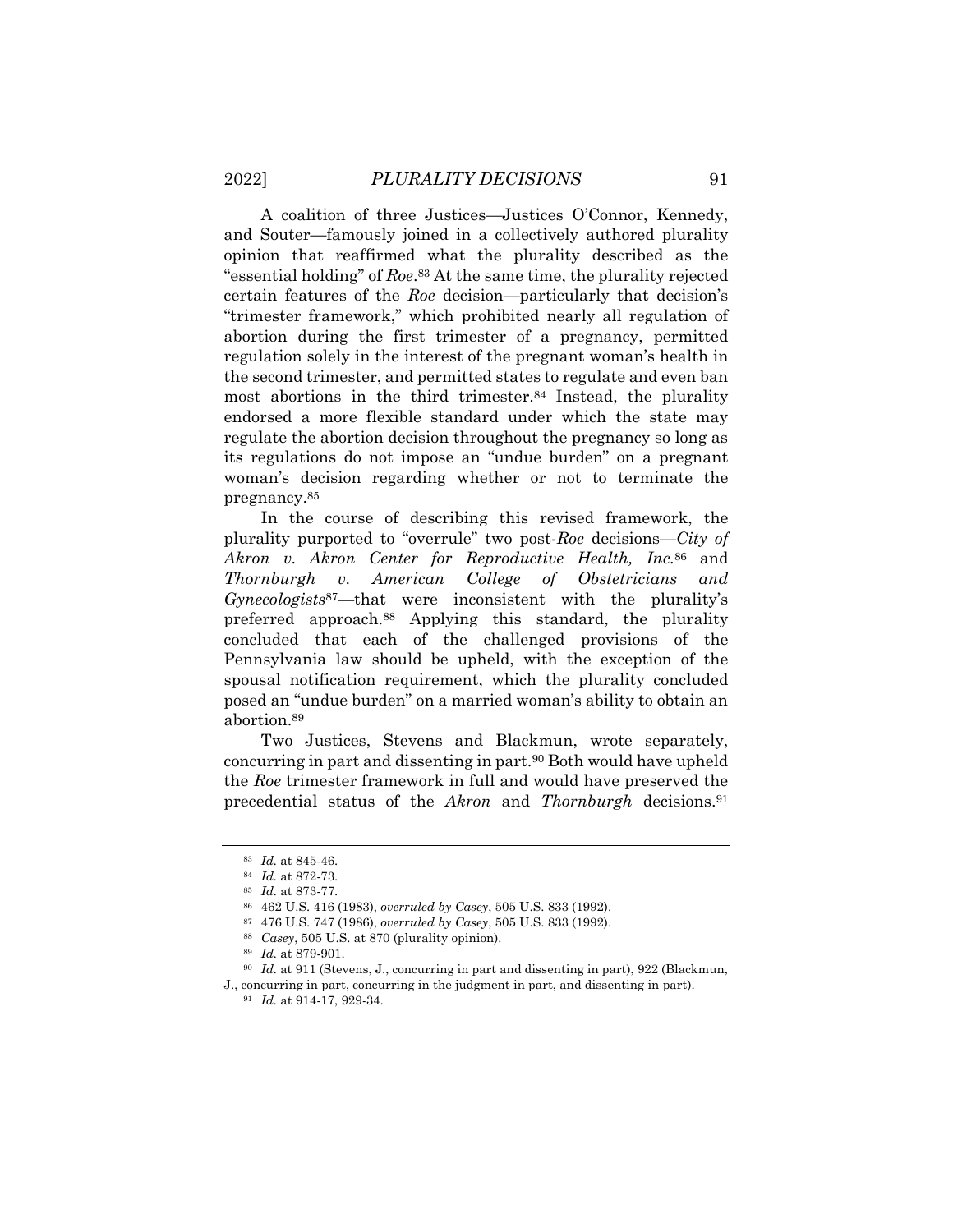Stevens and Blackmun disagreed with the plurality regarding the constitutionality of certain challenged regulations, including the 24-hour waiting period.92 But both concurred with the plurality regarding the unconstitutionality of the spousal notification requirement.93

The remaining four Justices joined an opinion authored by Chief Justice Rehnquist concurring in the judgment in part and dissenting in part.94 Unlike the plurality, these four Justices would have overruled *Roe* in full, applying a rational basis standard of scrutiny to laws regulating abortion.<sup>95</sup> Chief Justice Rehnquist's opinion rejected the plurality's conclusion that the spousal notification requirement violated the Constitution, but he agreed with its conclusion regarding the constitutional permissibility of the remaining provisions of the Pennsylvania law.96

Although no other Justice concurred fully in the rationale endorsed by the plurality, focusing on the *results* produced by the decision reveals that the three Justices who co-authored that opinion occupied a position very similar to the position occupied by Justice Ginsburg in *Booker*. That is, only those three Justices concurred in both aspects of the Court's judgment—namely, that the spousal notification provision was unconstitutional *and* that the remaining provisions were constitutionally permissible. And though no single opinion from *Casey* commanded a majority in full, the set of results to which the differently constituted majorities necessarily agreed as a result of their rationales demonstrates that only the plurality's opinion is capable of rationalizing both aspects of the Court's judgment.

The two Justices who joined the plurality in holding the spousal notification requirement unconstitutional necessarily agreed that *Roe*'s "essential holding" should be preserved, requiring at least some level of heightened scrutiny for abortion regulations.97 And although those two Justices would have preferred to preserve the full precedential status of *Roe*, *Akron*, and *Thornburgh*, they

<sup>92</sup> *Id.* at 918-22, 937-40.

<sup>93</sup> *Id.* at 922, 925 n.1. 94 *See id.* at 944 (Rehnquist, C.J., concurring in the judgment in part and dissenting in part).

<sup>95</sup> *See id.* at 944, 966.

<sup>96</sup> *Id.* at 966-79.

<sup>97</sup> *Id.* at 871 (plurality opinion).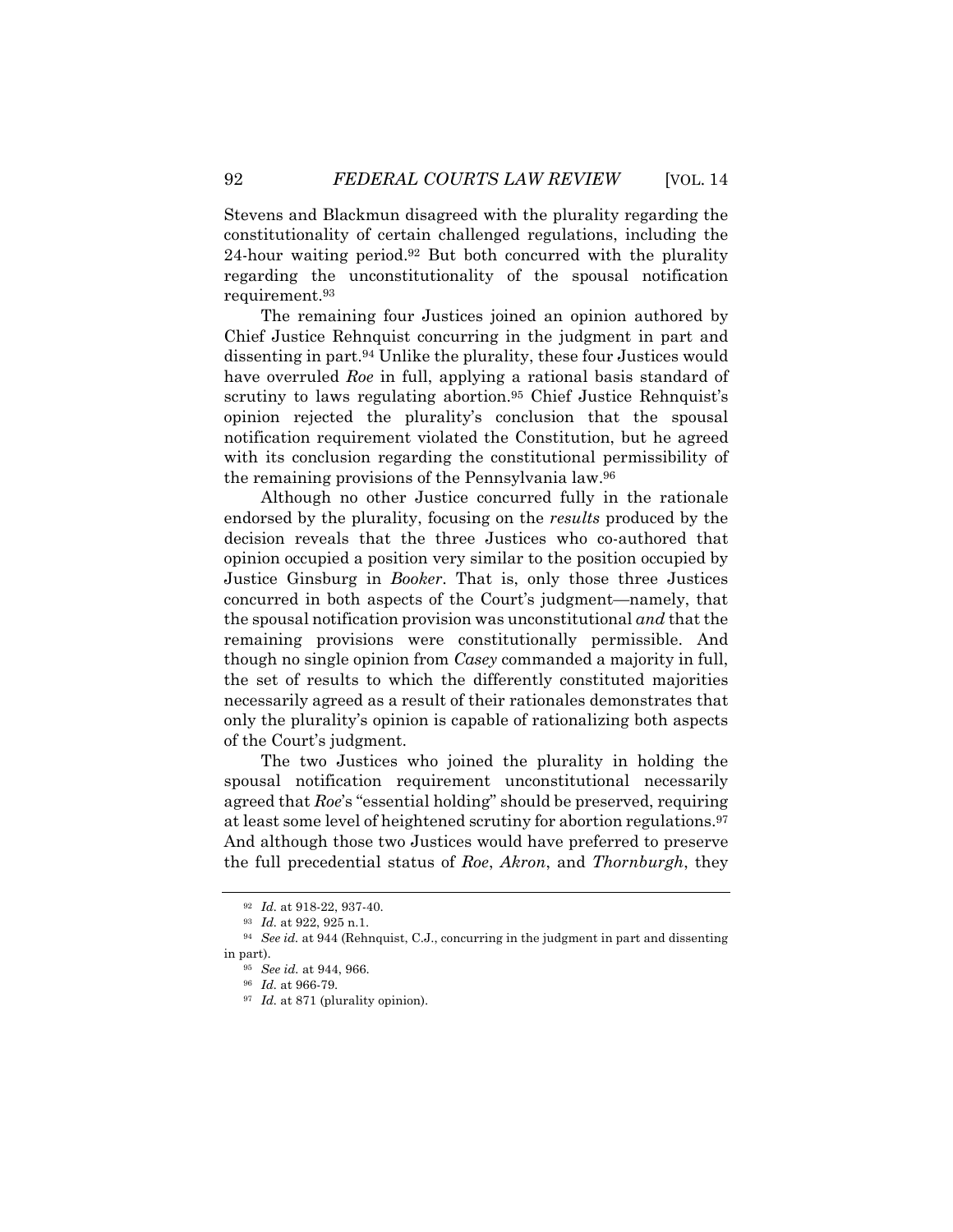recognized that approach was inconsistent with the judgment the Court reached on other provisions of the Pennsylvania law.98

By contrast, the four Justices who joined in Chief Justice Rehnquist's separate opinion necessarily agreed with the plurality that *Roe*, *Akron*, and *Thornburgh* must be altered or overruled to the extent necessary to preserve the constitutionality of the informed consent, waiting period, and parental consent provisions.99 But they would have gone much further by overruling *Roe* in its entirety—a step for which they lacked majority support and that would be impossible to reconcile with the Court's contemporaneous holding on the spousal consent provision.100

The shared agreement approach thus supports the nearuniversal sentiment that the three-Justice plurality opinion in *Casey* reflected the "controlling" opinion in that case and that the decision did, in fact, effect a partial overruling of prior precedent.

## III. *RAMOS* AND *JUNE MEDICAL* UNDER THE SHARED AGREEMENT APPROACH

With the framework sketched in the two foregoing Parts more clearly in view, we can now turn to the two recent Supreme Court decisions that point to the tension between plurality decisions and prior precedent—*Ramos v. Louisiana*<sup>101</sup> and *June Medical Services L.L.C. v. Russo*102—to see how the shared agreement approach would address the precedential implications of each.

#### *A. Revisiting* Ramos

As noted above, the jurisprudential question that fractured the Court in *Ramos* focused on the precedential significance of a decades-old Supreme Court plurality decision, *Apodaca v. Oregon*.103 In *Apodaca*, the Court considered a constitutional challenge to an Oregon law that authorized non-unanimous jury

<sup>98</sup> *See id.* at 870.

<sup>99</sup> *See id.* at 954-55, 969 (Rehnquist, C.J., concurring in the judgment in part and dissenting in part).

<sup>100</sup> *See id.* at 944.

<sup>101 140</sup> S. Ct. 1390 (2020).

<sup>102 140</sup> S. Ct. 2103 (2020).

<sup>103 406</sup> U.S. 404 (1972).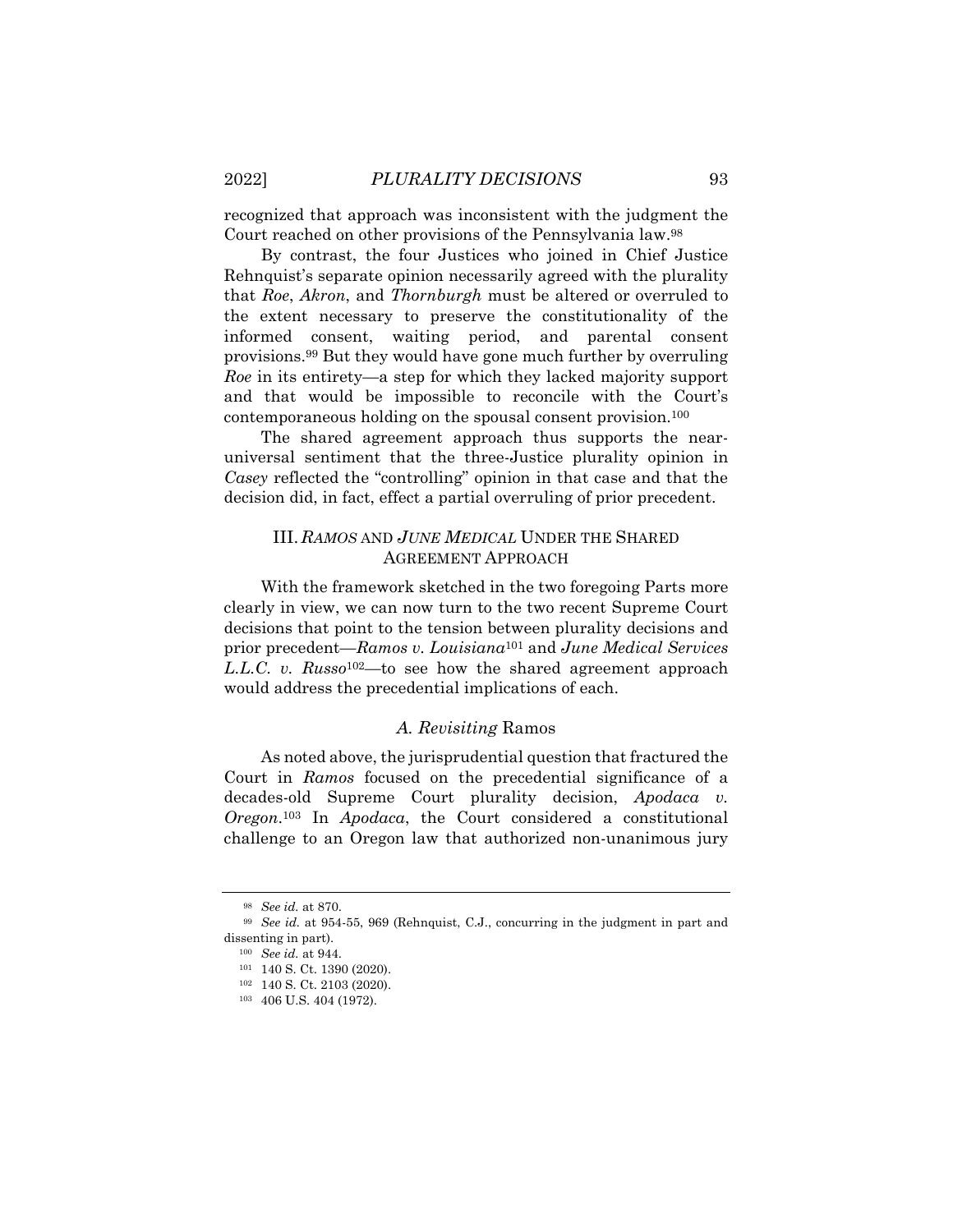verdicts in criminal cases.104 The Supreme Court had long held that the Sixth Amendment required unanimous jury verdicts in federal criminal cases.105 And a separate, more recently developed line of precedent suggested that the provisions of the Bill of Rights held to be "incorporated" against the states through the Fourteenth Amendment's Due Process Clause should be interpreted to apply against the states in the same way that they restricted the federal government.106

Notwithstanding this combined line of precedent, the Supreme Court held in *Apodaca* and in a companion case, *Johnson v. Louisiana*,107 that the defendants' criminal convictions by nonunanimous state jury verdicts did not violate the Constitution.108 Four Justices joined in an opinion authored by Justice White, which expressed skepticism about the constitutional requirement of jury unanimity for both federal and state convictions.109 Justice Powell, writing only for himself, disagreed with what he took to be Justice White's rejection of the Court's longstanding precedent interpreting the Sixth Amendment to require unanimity, but he concluded that at least some rights, including the criminal jury right, could apply differently against the states than they do against the federal government.110 Based on this "dual-track" theory of incorporation, Justice Powell would have held the non-unanimous criminal jury verdicts permissible in state courts, but not in federal courts.111 The four dissenting Justices would have required unanimous jury verdicts for state and federal convictions.112

In *Ramos*, Justice Gorsuch asserted that *Marks* was unworkable as applied to *Apodaca* because no single opinion in the

<sup>104</sup> *Id.* at 406 (plurality opinion).

<sup>105</sup> *See, e.g.*, Andres v. United States, 333 U.S. 740, 748-49 (1948); Patton v. United States, 281 U.S. 276, 288-90 (1930), *abrogated by* Williams v. Florida, 399 U.S. 78 (1970); Maxwell v. Dow, 176 U.S. 581, 586 (1900), *abrogated by* Williams v. Florida, 399 U.S. 78 (1970).

<sup>106</sup> *See, e.g.*, Malloy v. Hogan, 378 U.S. 1, 10-11 (1964).

<sup>107 406</sup> U.S. 356 (1972), *abrogated by* Ramos v. Louisiana, 140 S. Ct. 1390 (2020).

<sup>108</sup> *Apodaca*, 406 U.S. at 406 (plurality opinion); *Johnson*, 406 U.S. at 363.

<sup>109</sup> *Apodaca*, 406 U.S. at 410-12. 110 The basis for Powell's concurrence is set forth in his separate opinion in *Apodaca*'s companion case, *Johnson v. Louisiana*, which was decided the same day. *See id.* at 414; *Johnson*, 406 U.S. at 366, 368-77 (Powell, J., concurring in the judgment).

<sup>111</sup> *Johnson*, 406 U.S. at 376-77.

<sup>112</sup> *Apodaca*, 406 U.S. at 414-15 (Stewart, J., dissenting).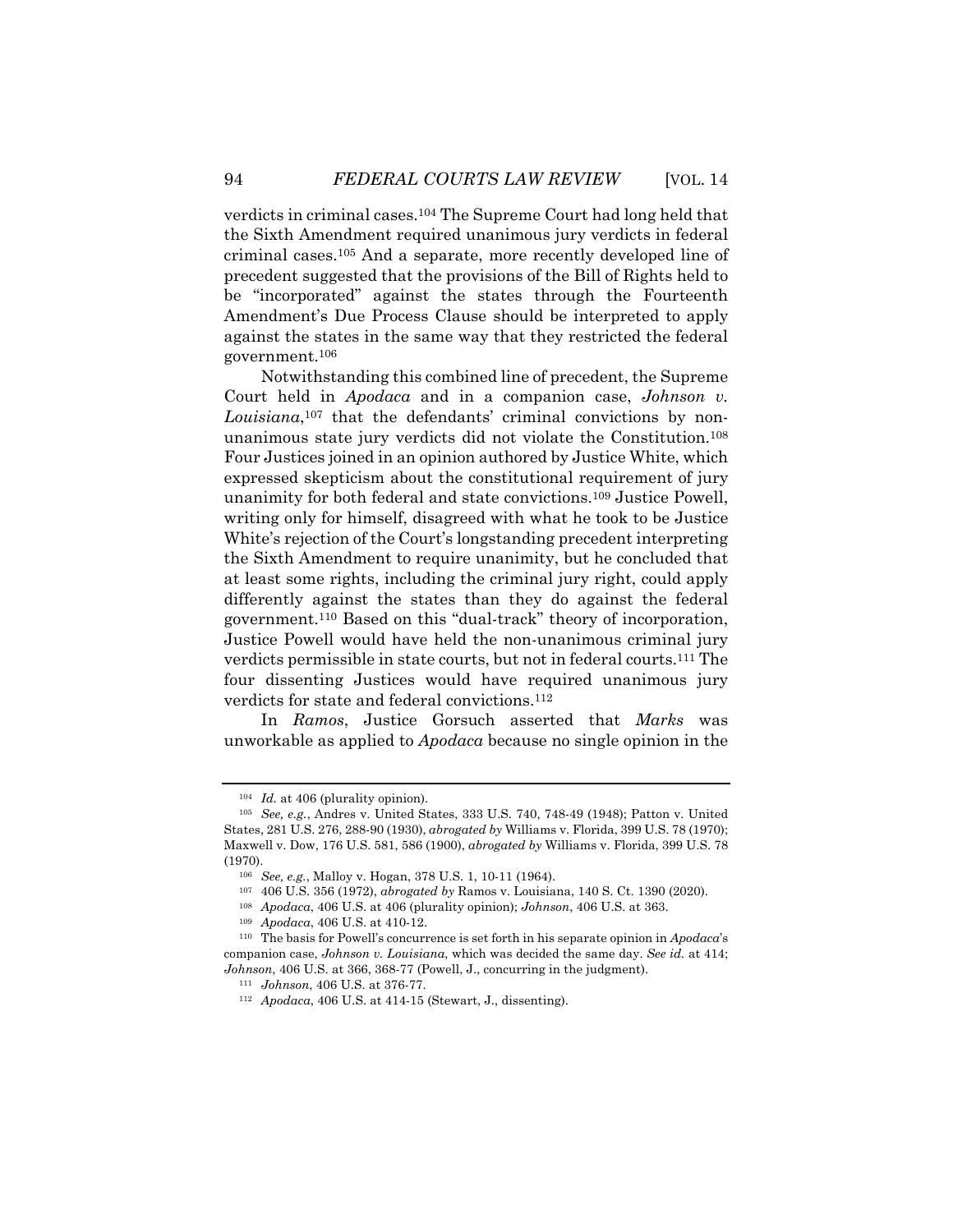case could be regarded as narrower than any other.113 If *Marks* is construed as requiring a single opinion from the original plurality decision to be singled out as unambiguously "narrower" than all others, Gorsuch's point is well taken.114 Justice Powell's opinion in *Apodaca* was certainly "narrower" than Justice White's in certain respects insofar as Powell's rationale would limit the permissibility of non-unanimous jury verdicts to state prosecutions whereas White's rationale would presumably allow such verdicts in both state and federal court. But along a different dimension, White's opinion could be seen as potentially narrower than Powell's to the extent Powell's approach, unlike White's, might license a "dualtrack" approach for incorporating protections other than the Sixth Amendment's requirement of jury unanimity.<sup>115</sup>

Both the dissenting opinion in *Ramos* and Justice Kavanaugh in his sole concurrence essentially agreed with Gorsuch's conclusion that *Apodaca* yielded no single "narrowest" opinion for *Marks* purposes, with Kavanaugh characterizing the case as one of the "very rare occasions" when "it can be difficult to discern which opinion's reasoning has precedential effect under *Marks*"116 and the dissent expressly denying that Justice Powell's opinion constituted "a binding precedent."117 But the Justices disagreed sharply about the precedential consequences of this conclusion.

Justice Gorsuch insisted that *Apodaca* only "resolved [the] case for the parties in that case" but had no broader precedential significance.<sup>118</sup> Both Justice Kavanaugh and the dissenters, however, viewed the binding "result" in *Apodaca* as having established a more general rule authorizing all non-unanimous jury verdicts in *all* state-court criminal proceedings.119 Justice Gorsuch

<sup>113</sup> Ramos v. Louisiana, 140 S. Ct. 1390, 1403-04 (2020) (plurality opinion).

<sup>114</sup> *Cf.* Triplett Grille, Inc. v. City of Akron, 40 F.3d 129, 133 (6th Cir. 1994) (asserting that the "objective" of *Marks* "requires that, whenever possible, there be a single legal standard for the lower courts to apply in similar cases").

<sup>115</sup> *Cf.* McDonald v. City of Chicago, 561 U.S. 742, 867-70 (2010) (Stevens, J., dissenting) (citing *Apodaca* as precedential support for the permissibility of a "two-track" approach to incorporating Second Amendment rights).

<sup>116</sup> *Ramos*, 140 S. Ct. at 1417 n.6 (Kavanaugh, J., concurring in part). 117 *Id.* at 1431 (Alito, J., dissenting).

<sup>118</sup> *Id.* at 1404 (plurality opinion).

<sup>119</sup> *See id.* at 1416 n.6 (Kavanaugh, J., concurring in part) ("The result of *Apodaca* was that state criminal juries need not be unanimous."); *id.* at 1429 (Alito, J., dissenting) (characterizing the "result" in *Apodaca* as meaning "that when (1) a defendant is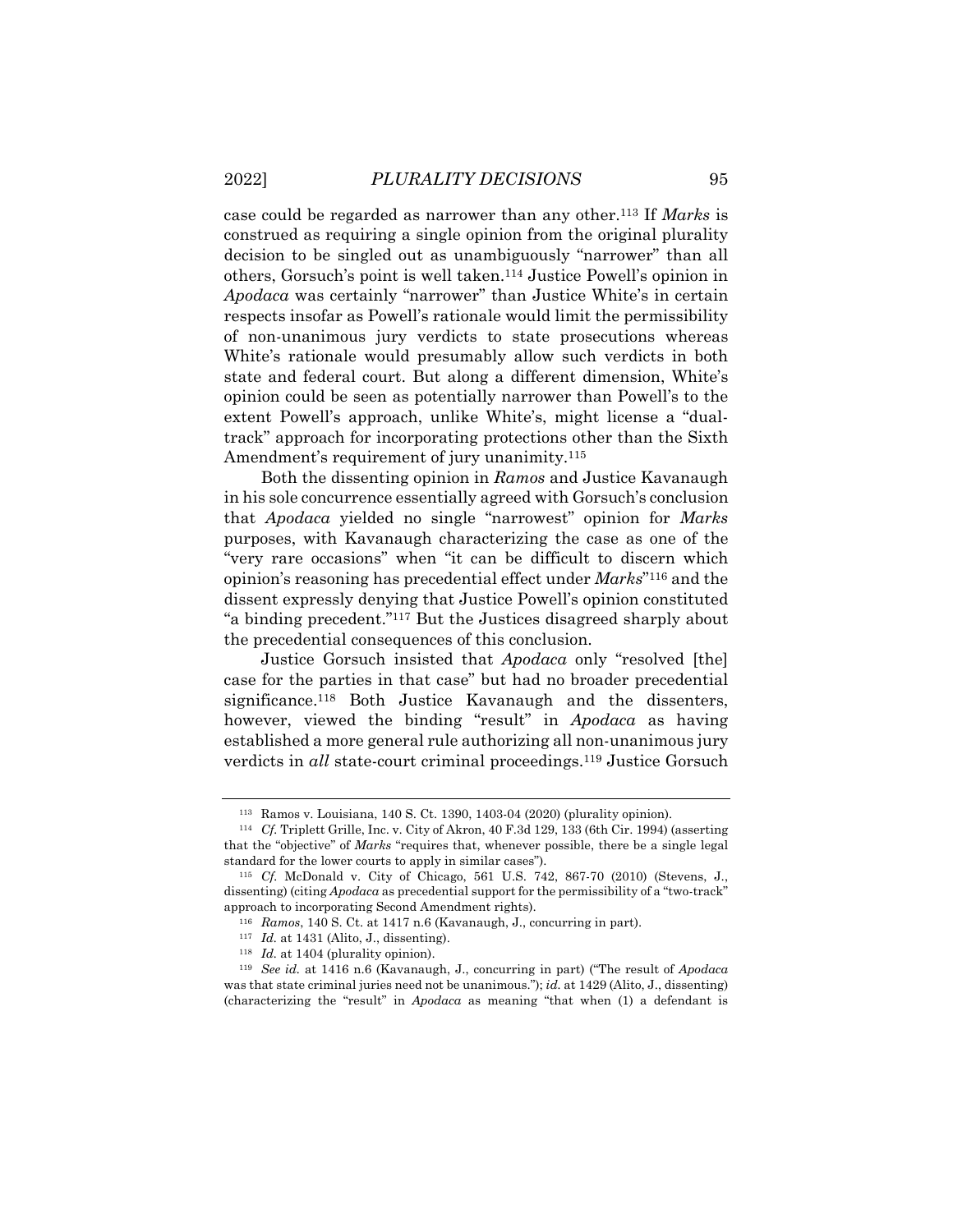rejected this characterization of the *Apodaca* result as "nothing more than Justice Powell's reasoning about dual-track incorporation dressed up to look like a logical proof."120

The shared agreement approach provides a theoretical grounding for the dissent's intuition that *Apodaca*'s "result" is properly characterized at a higher level of generality than the resolution of the specific criminal prosecutions then before the Court while also illustrating the flaws in Justice Gorsuch's contrary position. Gorsuch's assertion that *Apodaca* supplied a precedential rule that bound the parties alone was premised on his assertion that it is "a judicial decision's reasoning—its *ratio decidendi*—that allows it to have life and effect in the disposition of future cases" as well as his unstated (and undefended) assumption that this *ratio decidendi* must be traceable to a single opinion in the precedentsetting case.121 But this latter assumption is erroneous for reasons already discussed above.122 Although a court's *ratio decidendi* literally, its reason for decision—is usually reflected in a single majority-supported opinion, a plurality decision will typically require looking to multiple opinions to discern why the Court awarded the particular judgment it did.123

In *Apodaca*, the reason the Supreme Court found in favor of the state, rather than the criminal defendant, was because *both* Justice White's plurality opinion *and* Justice Powell's sole concurrence pointed to that result. And this shared agreement on the outcome was not narrowly circumscribed by all of the particular facts and circumstances presented by the specific dispute then before the Court. Rather, the plurality Justices and Justice Powell *necessarily* agreed on a consistent set of resolutions across *every* future case that would fall within the scope of their respective rationales—that is, as the dissenting opinion in *Ramos* put it, *every*  future case in which "(1) a defendant is convicted in state court, (2) at least 10 of the 12 jurors vote to convict, and (3) the defendant argues that the conviction violates the Constitution because the

convicted in state court, (2) at least 10 of the 12 jurors vote to convict, and (3) the defendant argues that the conviction violates the Constitution because the vote was not unanimous, the challenge fails").

<sup>120</sup> *Id.* at 1404 (plurality opinion).

<sup>121</sup> *Id.*

<sup>122</sup> *See supra* text accompanying notes 25-28.

<sup>123</sup> *See* Williams, *supra* note 16, at 835-38.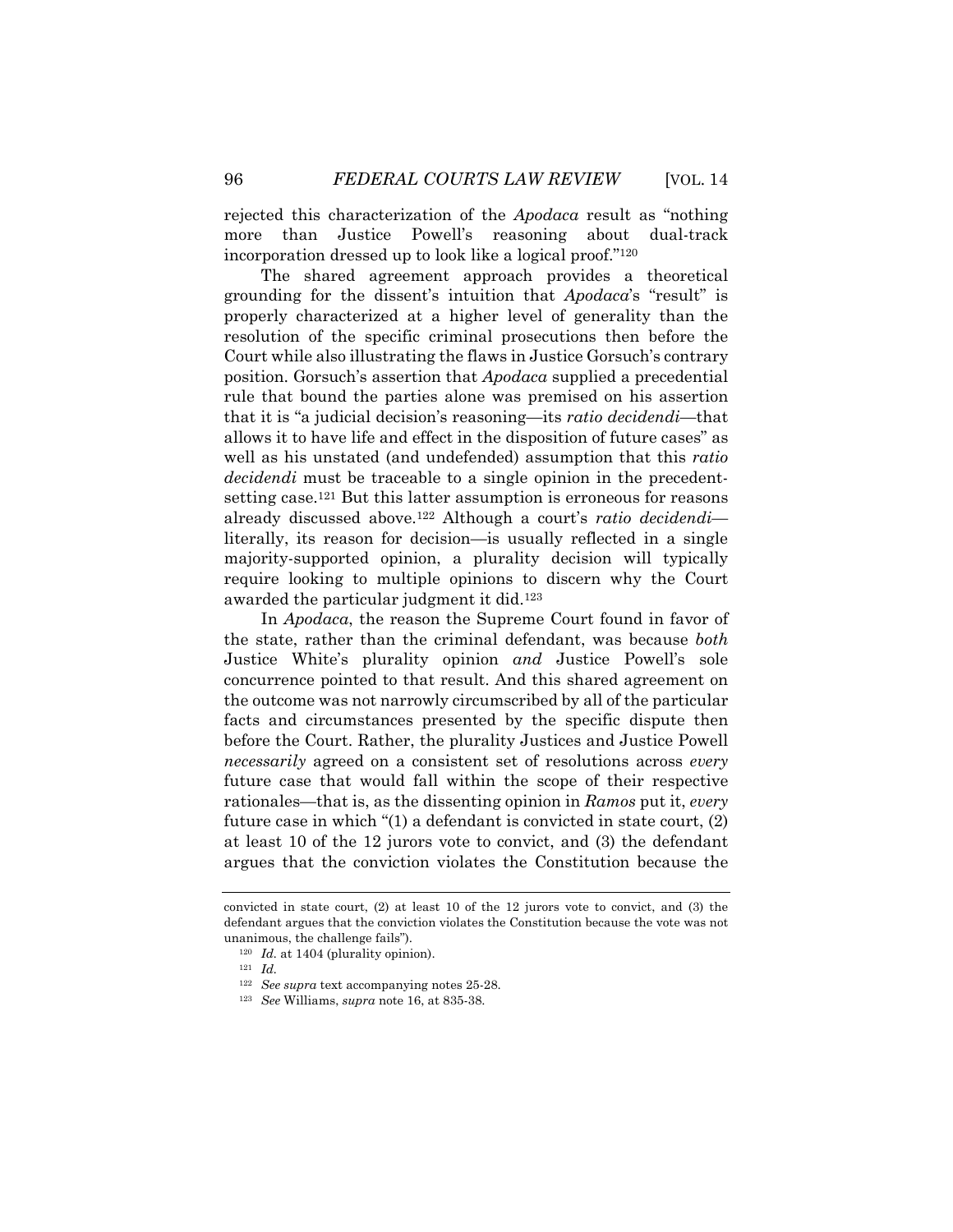vote was not unanimous."124 Contrary to Justice Gorsuch's assertion, this interpretation of *Apodaca*'s "result" was not simply an obfuscated reiteration of Justice Powell's rationale.125 To the contrary, the dissent correctly noted that virtually every other application of Powell's preferred "dual-track" theory incorporation was barred by prior precedent, including cases involving different aspects of the Sixth Amendment jury right.126

#### *B. Did* June Medical *Overrule* Hellerstedt*?*

*Hellerstedt* involved a constitutional challenge to regulations of abortion facilities adopted by the State of Texas, which, among other things, required physicians working in such facilities to have admitting privileges at a nearby hospital and required the facilities to comply with detailed regulations the state applied to "ambulatory surgical centers."127 The plaintiff abortion-services providers challenged both the admitting-privileges requirement and the application of the surgical-center regulations, contending that both sets of measures imposed an "undue burden" on a patient's access to abortion.128

Five Justices joined an opinion authored by Justice Breyer that accepted the challengers' contentions and concluded that the Texas regulations could not withstand constitutional scrutiny.129 In the course of doing so, the *Hellerstedt* majority held that the determination of whether a particular regulation posed an "undue burden" requires courts to assess not only "the burdens a law imposes on abortion access" but also "the benefits those laws confer."130 Because the district court found that the challenged Texas regulations would not, in fact, deliver significant medical benefits, Justice Breyer determined that the regulations were inconsistent with the proper understanding of the "undue burden" framework and should thus be invalidated.131

<sup>124</sup> *Ramos*, 140 S. Ct. at 1429 (Alito, J., dissenting).

<sup>&</sup>lt;sup>125</sup> *Id.* at 1404 (plurality opinion) (emphasis omitted).

<sup>126</sup> *Id.* at 1431 (Alito, J., dissenting). 127 Whole Woman's Health v. Hellerstedt, 136 S. Ct. 2292, 2300 (2016).

<sup>128</sup> *Id.* 

<sup>129</sup> *Id.*

<sup>130</sup> *Id.* at 2309.

<sup>131</sup> *Id.* at 2310-18.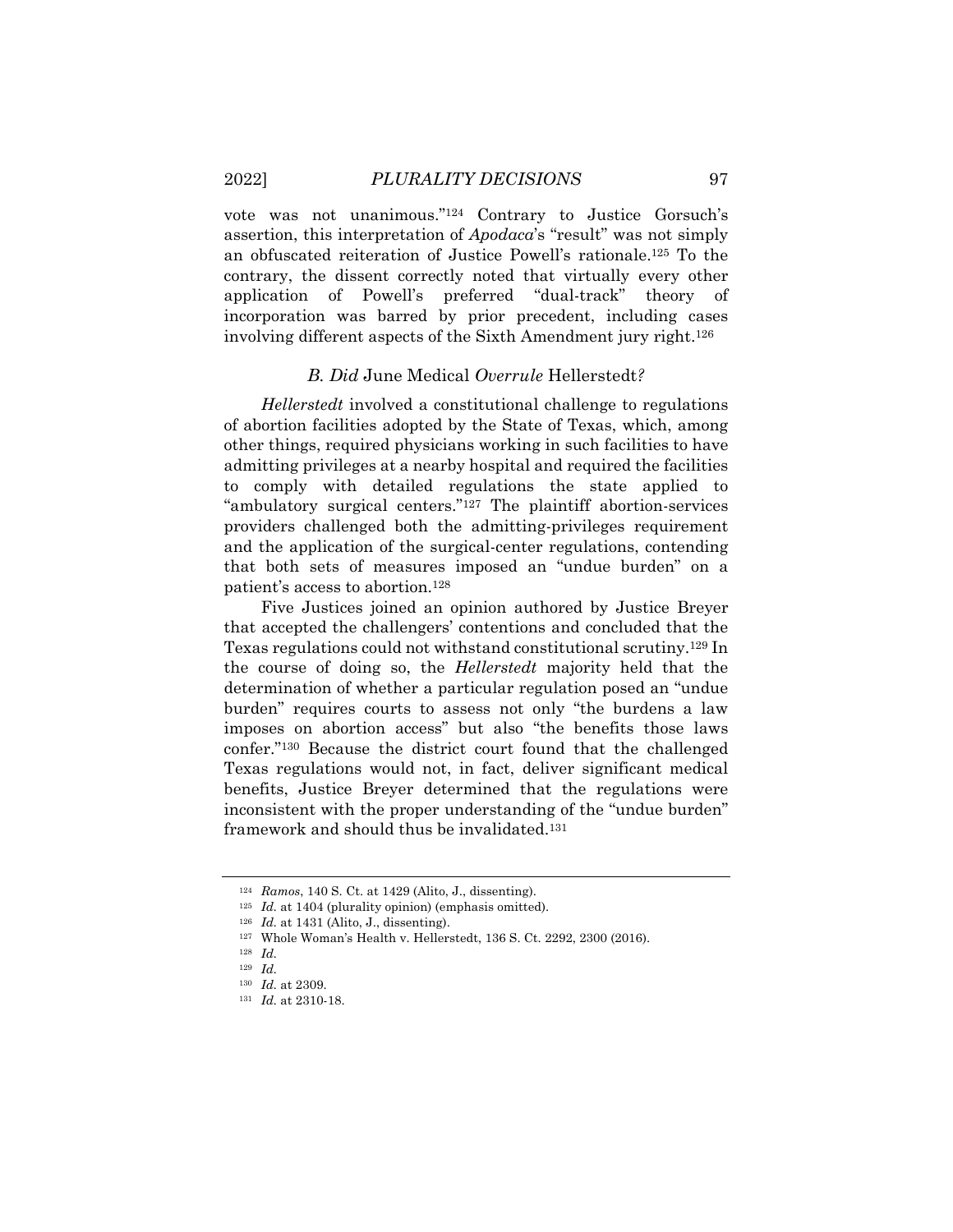In *June Medical*, the Court confronted a challenge to a "nearly identical" set of abortion regulations adopted by the State of Louisiana.132 In the intervening period separating the cases, two important changes to the Court's membership occurred—Justice Neil Gorsuch was appointed to a seat that had been vacant at the time of the *Hellerstedt* decision, and Justice Brett Kavanaugh was appointed to a seat vacated by the retirement of Justice Anthony Kennedy, a member of the *Hellerstedt* majority.133 This change in membership created circumstances that some observers predicted might lead the Court to overrule *Hellerstedt*.134

But five Justices could not agree on either a straightforward reaffirmation or repudiation of *Hellerstedt*, producing a fractured majority that left the precedential status of *Hellerstedt* open to question. Justice Breyer, the author of the *Hellerstedt* majority opinion, authored a plurality opinion joined by the three other members of that majority still on the Court—Justices Ginsburg, Sotomayor, and Kagan.135 Justice Breyer's opinion "appl[ied] the constitutional standards set forth in [the Court's] earlier abortionrelated cases, and in particular in *Casey* and [*Hellerstedt*]."136 Given the substantial similarity between the regulations at issue in the two cases and the findings of the district court, Justice Breyer concluded the Louisiana regulations were unconstitutional.137

Four Justices—including the two new appointees—joined an opinion authored by Justice Alito, contending that *Hellerstedt* "misinterpreted *Casey*, and . . . [it] should be overruled insofar as it changed the *Casey* test."138 The dissenters thus urged that the case

<sup>132</sup> June Med. Servs. L.L.C. v. Russo, 140 S. Ct. 2103, 2133 (2020) (Roberts, C.J., concurring in the judgment).

<sup>133</sup> Amy Howe, *Argument Preview: Abortion Debate Returns to the Roberts Court*, SCOTUSBLOG (Feb. 26, 2020, 2:55 PM), https://www.scotusblog.com/2020/02/argumentpreview-abortion-debate-returns-to-the-roberts-court/ [https://perma.cc/CA49-N83S].

<sup>134</sup> *See, e.g.*, Ed Kilgore, *Is the Constitutional Right to Choose Abortion Doomed?*, N.Y. MAG.: INTELLIGENCER (June 23, 2020), https://nymag.com/intelligencer/2020/06/are-wein-the-last-days-of-a-clear-right-to-choose-abortion.html [Perma.cc link unavailable]; Garrett Epps, *America May Be Nearing the End of the* Roe *Era*, ATLANTIC (Feb. 13, 2020), https://www.theatlantic.com/ideas/archive/2020/02/supreme-court-abortion/606475/ [https://perma.cc/939N-J99B].

<sup>135</sup> *June Med. Servs.*, 140 S. Ct. at 2112.

<sup>136</sup> *Id.* at 2120.

<sup>137</sup> *Id.* at 2133.

<sup>138</sup> *Id.* at 2154 (Alito, J., dissenting).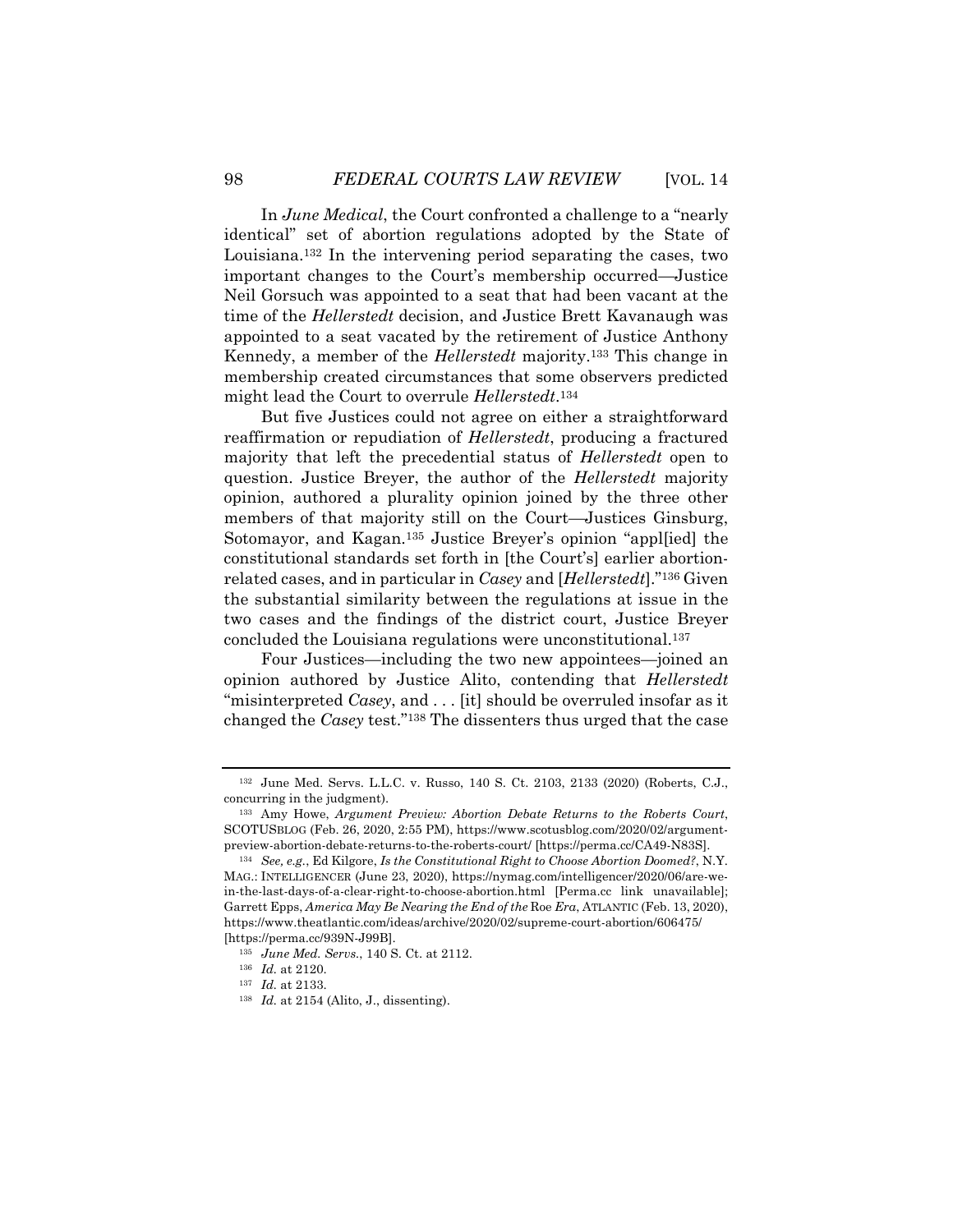should be remanded to the district court for "a new trial [to] determine, based on proper evidence" and the proper constitutional standard, whether the challenged regulations would pose an "undue burden" under *Casey*.139

The final vote was cast by Chief Justice Roberts, one of the dissenters in *Hellerstedt*, who authored a sole opinion, concurring in the judgment alone.140 Although Chief Justice Roberts reaffirmed his belief that *Hellerstedt* was "wrongly decided," he nonetheless concluded that the Louisiana law should be struck down because "[t]he legal doctrine of *stare decisis* requires us, absent special circumstances, to treat like cases alike," and the Louisiana regulations "impose[d] a burden on access to abortion just as severe as that imposed by the Texas law."141

But the Chief Justice's willingness to extend *stare decisis* treatment to *Hellerstedt* extended only to the *result* of that case, not its reasoning. Because he believed the *Hellerstedt* majority had misconstrued the *Casey* standard by requiring "a weighing of costs and benefits,"142 the Chief Justice concluded that "[r]emaining true to an 'intrinsically sounder' doctrine established in" *Casey* would "'better serve[] the values of *stare decisis* than would following' the recent departure" in *Hellerstedt*.143 He thus chose to construe the *Hellerstedt* majority as simply applying the *Casey* "undue burden" standard without regard to the majority's discussion of the comparative benefits and burdens the regulations imposed.144

Although Chief Justice Roberts strained to defend his interpretation by claiming that "the discussion of benefits in [*Hellerstedt*] was not necessary to its holding,"145—and thus, presumably, dismissible as *dicta*—no other member of the Court embraced this interpretation. Justice Gorsuch, in a separate dissenting opinion, expressly took issue with the Chief Justice's interpretation, contending that "whatever else respect for *stare decisis* might suggest, it cannot demand allegiance to a nonexistent

<sup>139</sup> *Id.* at 2153-54.

<sup>&</sup>lt;sup>140</sup> *Id.* at 2133 (Roberts, C.J., concurring in the judgment).

<sup>141</sup> *Id.* at 2133-34. 142 *Id.* at 2136.

<sup>143</sup> *Id.* at 2134 (quoting Adarand Constructors, Inc. v. Peña, 515 U.S. 200, 231 (1995) (plurality opinion)).

<sup>144</sup> *Id.* at 2138-39.

<sup>145</sup> *Id.* at 2139 n.3.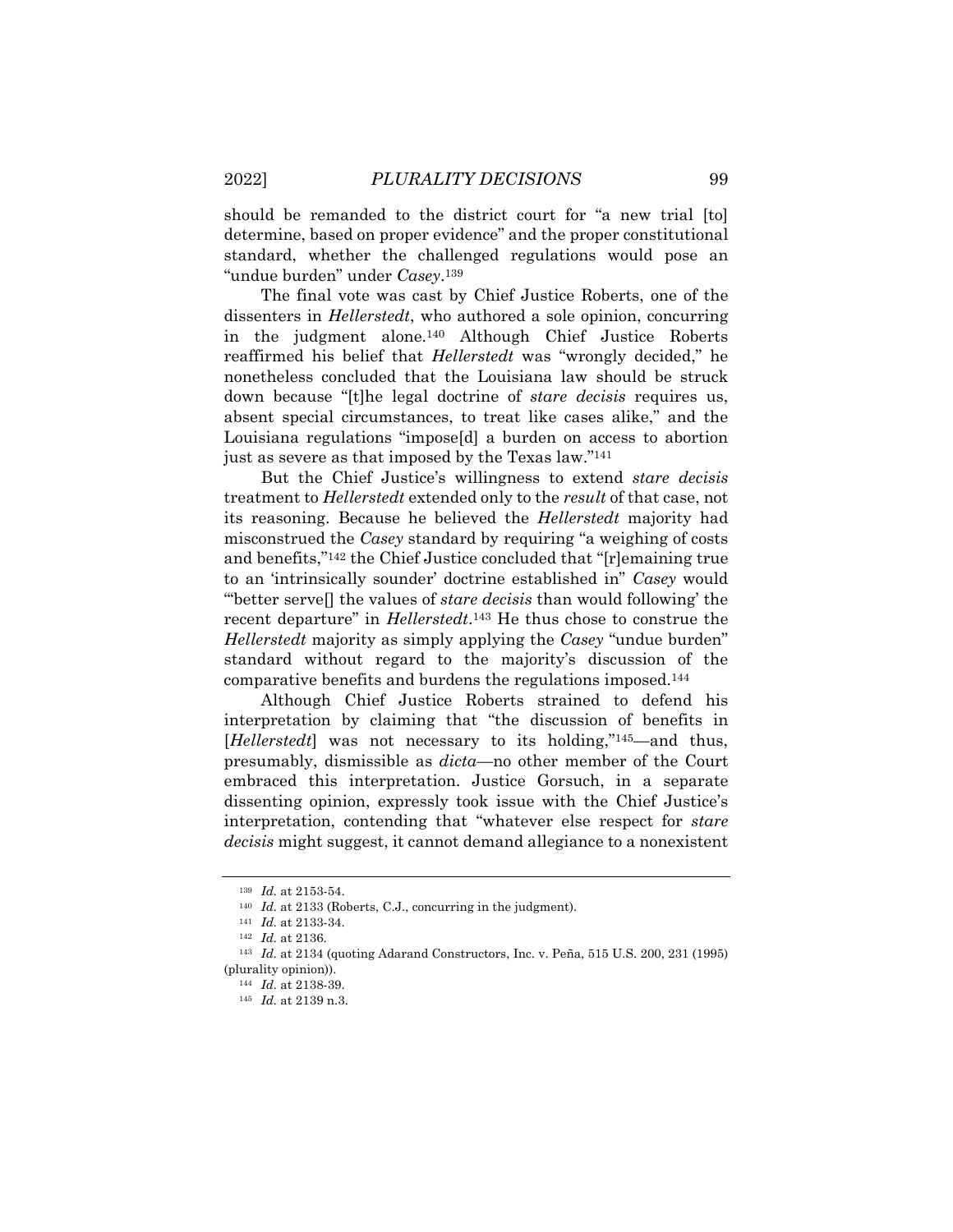ruling inconsistent with the approach actually taken by the Court."146

The fractured majority decision in *June Medical* thus provided unclear and contestable guidance regarding the continuing precedential force of *Hellerstedt*. Four Justices voted to uphold that decision in its entirety while another four voted to overrule it, and the Chief Justice alone voted to accord precedential effect to its result while effectively excising a key portion of the majority's reasoning.

Three circuit courts of appeals—the United States Court of Appeals for the Fifth Circuit, the United States Court of Appeals for the Sixth Circuit, and the United States Court of Appeals for the Eighth Circuit—have concluded that Chief Justice Roberts's separate opinion provided the "narrowest grounds" of the Court's judgment for *Marks* purposes and therefore displaced the precedential rule announced in *Hellerstedt* to the extent that decision was inconsistent with the Chief Justice's reasoning.147

By contrast, the Seventh Circuit concluded that the Court's decision in *June Medical* did not disturb the undue-burden test articulated in *Hellerstedt*.148 The Seventh Circuit concluded that the only "common ground between the plurality and the concurrence" in *June Medical* was that *Hellerstedt* "was entitled to stare decisis effect on essentially identical facts."149 And because "[t]here was no majority to overrule" any portion of the *Hellerstedt* decision, the Seventh Circuit concluded that "that precedent stands as binding on lower courts unless and until a [Supreme] Court majority overrules it."150

The Seventh Circuit was correct to conclude that *June Medical*  did not overrule or alter the precedential effect of *Hellerstedt*. The Eighth Circuit's contrary conclusion seems to have been driven by its assessment of Chief Justice Roberts's position as the median vote between the more extreme positions staked out by the plurality

<sup>146</sup> *Id.* at 2181 (Gorsuch, J., dissenting).

<sup>147</sup> Whole Woman's Health v. Paxton, 10 F.4th 430, 441-42 (5th Cir. 2021); EMW Women's Surgical Ctr., P.S.C. v. Friedlander, 978 F.3d 418, 437 (6th Cir. 2020); Hopkins v. Jegley, 968 F.3d 912, 915 (8th Cir. 2020).

<sup>148</sup> Planned Parenthood of Ind. & Ky. v. Box, 991 F.3d 740, 743-50 (7th Cir. 2021).

<sup>149</sup> *Id.* at 748.

<sup>150</sup> *Id.* at 749-50.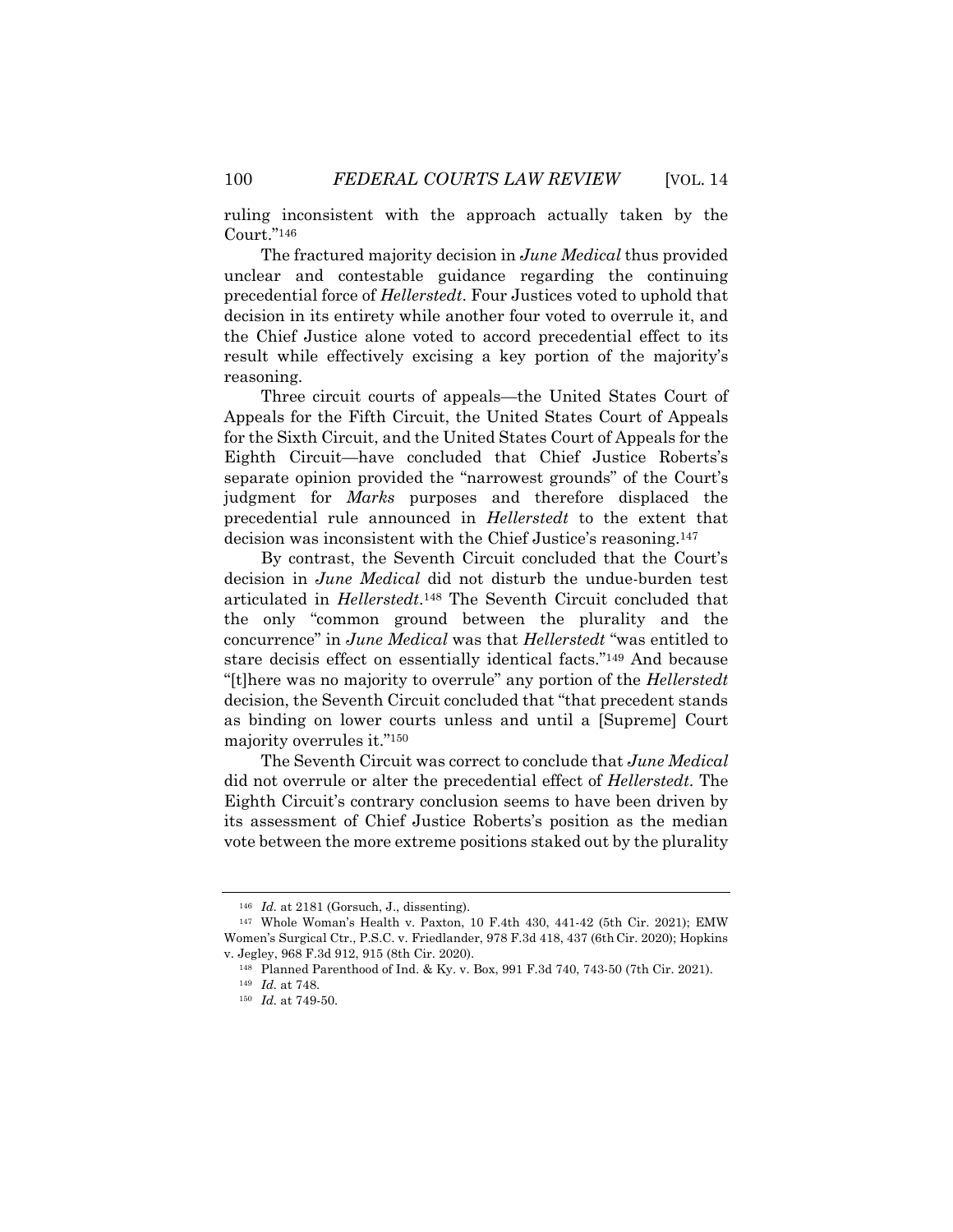opinion and the dissent.151 But while some courts and commentators have embraced this "fifth-vote" approach to the *Marks* rule,152 it can lead to the kind of counterintuitive and undesirable results that Justice Gorsuch warned about in his *Ramos* opinion—empowering a single Justice to impose his or her own idiosyncratic view of the law and overturn prior precedent even if *no* other member of the Court agrees with that position.153

The Sixth Circuit offered a slightly different explanation for viewing the Chief Justice's opinion as the "narrowest," claiming that the results produced by Chief Justice Roberts's opinion reflected "a logical subset" of the results produced by the plurality's opinion.154 The Sixth Circuit defended this "logical subset" test by claiming that "in that subset of cases, a majority of the Court . . . would necessarily agree with the result" produced by the "narrowest" opinion.155 The Fifth Circuit adopted a similar rationale, concluding that because the Chief Justice agreed with the plurality's "substantial obstacle" analysis but "disagreed with . . . the plurality's . . . benefits analysis," the Chief Justice's opinion reflected a "common denominator" on which a majority of the Court implicitly agreed.156

The Sixth Circuit was correct to observe that all five Justices whose votes were necessary to the *June Medical* judgment would likely agree with the Chief Justice in any future case where his rationale would deem a regulation unconstitutional. But there was no such majority agreement with respect to other applications. To the contrary, the four Justices who joined in the plurality opinion would necessarily *disagree* with the Chief Justice in any future case where his preferred rationale would deem a restriction constitutional and the balancing methodology prescribed by

<sup>151</sup> *See Hopkins*, 968 F.3d at 915 (characterizing the Chief Justice's opinion as reflecting the "narrowest grounds" of the Court's judgment because his "vote was necessary in holding unconstitutional Louisiana's admitting-privileges law").

<sup>152</sup> *See* Williams, *supra* note 16, at 813-17. *See also* MAXWELL L. STEARNS, CONSTITUTIONAL PROCESS: A SOCIAL CHOICE ANALYSIS OF SUPREME COURT DECISION MAKING 124-41 (2000) (defending the fifth-vote approach). 153 *See* Re, *supra* note 19, at 1977-80; Williams, *supra* note 16, at 815-17.

<sup>154</sup> EMW Women's Surgical Ctr., P.S.C. v. Friedlander, 978 F.3d 418, 430-31 (6th Cir. 2020).

<sup>155</sup> *Id.* at 431.

<sup>156</sup> Whole Woman's Health v. Paxton, 10 F.4th 430, 440-41 (5th Cir. 2021).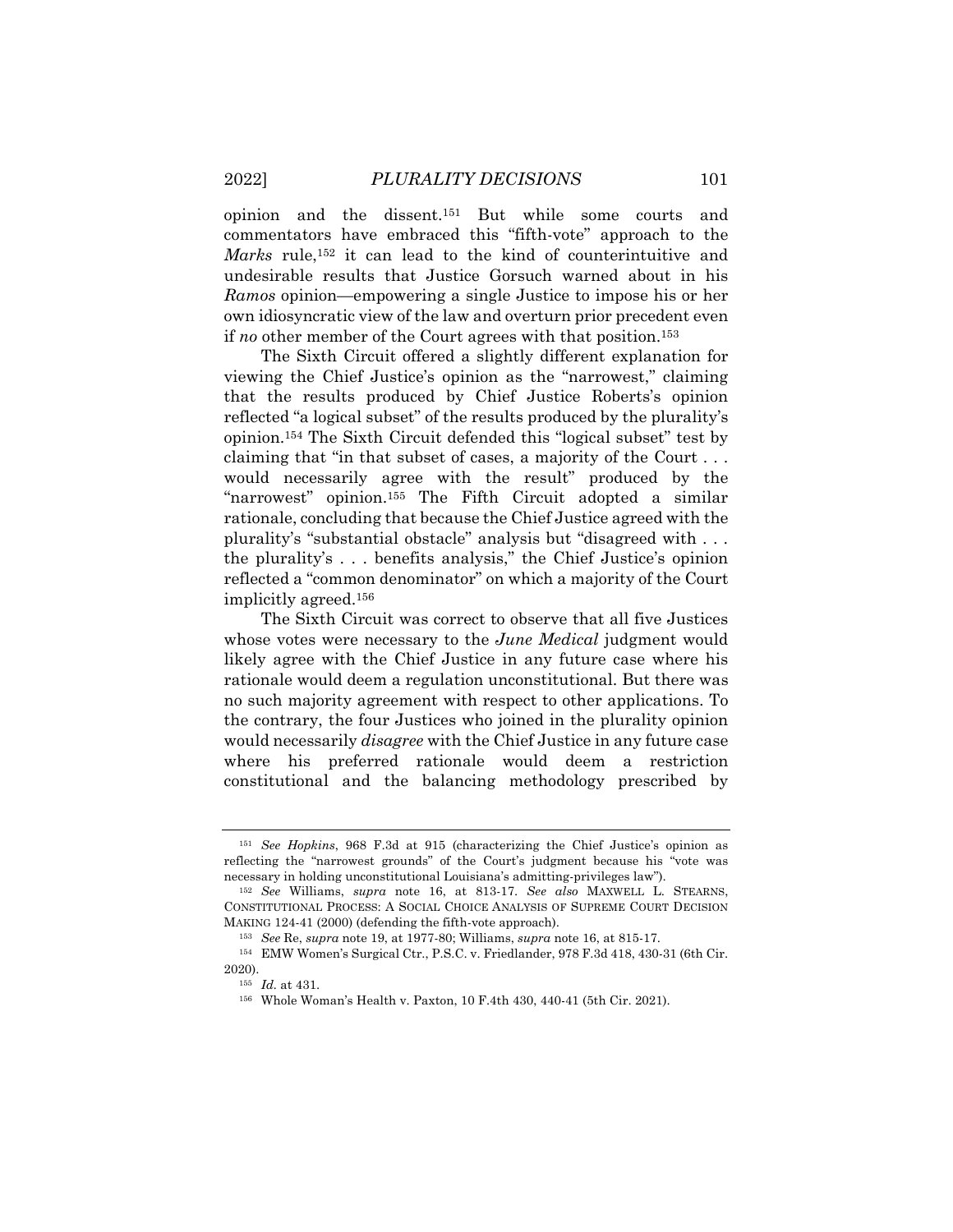*Hellerstedt* would not.157 The shared agreement approach limits the binding precedential force of such decisions to the subset of cases reflecting the majority's actual agreement, thus avoiding the prospect of according binding effect to a position supported by only a single Justice.

Of course, in *June Medical*, Roberts was not alone in rejecting the "balancing" test endorsed by the *Hellerstedt* majority, as all four of the dissenters supported the same view.158 Some commentators have urged courts to take such dissenting views into account in determining the precedential effect of plurality decisions.159 But according precedential weight to dissenting opinions conflicts with longstanding principles that limit the precedential authority of a decision to views that were actually necessary to (or at least, in some way contributed to) the Court's judgment.160 The four dissenters in *June Medical* disagreed with the Court's judgment declaring the challenged Louisiana regulations unconstitutional.161 Their views were thus wholly unnecessary to that judgment and did not contribute to it in any way. Focusing only on the opinions that actually help to explain why the Court rendered the particular judgment it did, Chief Justice Roberts stands alone in rejecting the balancing test prescribed by *Hellerstedt*.

If Chief Justice Roberts's opinion in *June Medical* is read as urging the overruling of *Hellerstedt*'s reasoning (while leaving its result intact), then his opinion occupies a position very much like that of the concurring opinion in *Hein*.162 And for reasons discussed

<sup>157</sup> *Cf.* Re, *supra* note 19, at 1983 ("[E]ndorsement of a 'broader' proposition does not necessarily or logically entail an implicit endorsement of any 'narrower' proposition."); Adam Steinman, *Nonmajority Opinions and Biconditional Rules*, 128 YALE L.J.F. 1, 9- 17 (2018) (explaining that a superset-subset relationship can never obtain where two opinions express different biconditional rules).

<sup>158</sup> *See* June Med. Servs. L.L.C. v. Russo, 140 S. Ct. 2103, 2182 (2020) (Kavanaugh, J., dissenting) ("Today, five Members of the Court reject the [*Hellerstedt*] cost-benefit standard."). *See also* Whole Woman's Health v. Paxton, 972 F.3d 649, 654 (5th Cir. 2020) (Willett, J., dissenting) (pointing to this agreement as a basis for treating the Chief Justice's opinion as precedential).

<sup>159</sup> *See, e.g.*, Nina Varsava, *The Role of Dissents in the Formation of Precedent*, 14 DUKE J. CONST. L. & PUB. POL'Y 285, 288-89 (2019); Michael L. Eber, Comment, *When the Dissent Creates the Law: Cross-Cutting Majorities and the Prediction Model of Precedent*, 58 EMORY L.J. 207, 208 (2008).

<sup>160</sup> *See* Williams, *supra* note 16, at 818-19, 845-47.

<sup>161</sup> *June Med. Servs.*, 140 S. Ct. at 2153-54 (Alito, J., dissenting).

<sup>162</sup> *See supra* Section II.B.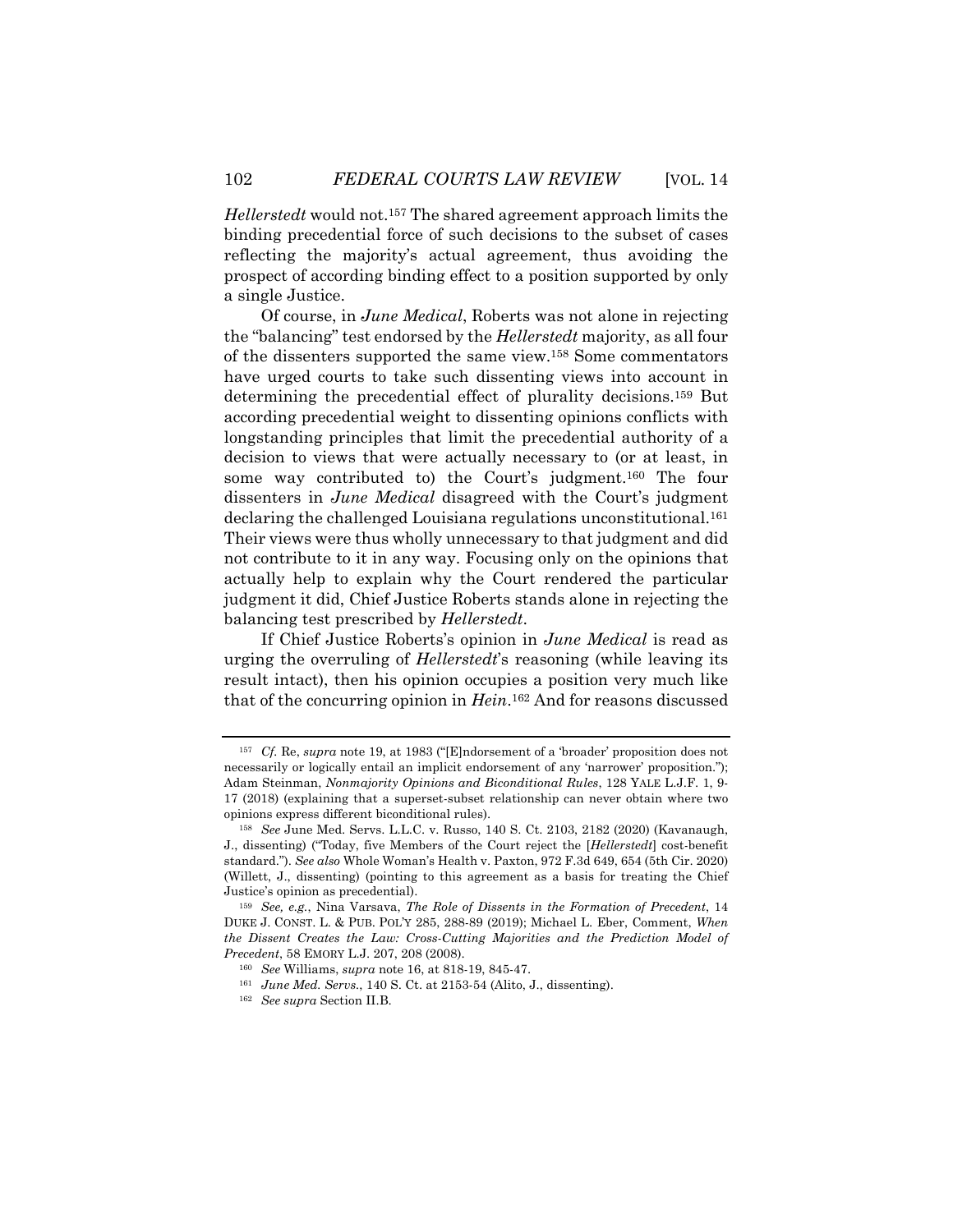above in connection with that case, an opinion joined by less than a majority of the Court's members should not be read to overrule or alter a prior majority-supported precedent.163 On this reading, the "balancing" approach prescribed by the *Hellerstedt* majority and endorsed by the plurality in *June Medical* would remain the controlling legal standard.

The only potential wrinkle in this conclusion stems from Roberts's suggestion that the consideration of benefits may not have been "necessary" to the Court's decision in *Hellerstedt*.164 Although the Supreme Court typically accords precedential effect to both the result as well as the reasoning on which its decisions are based, it has cautioned that only "those portions of the opinion necessary to [the] result" are entitled to binding effect.165 If one were convinced by the Chief Justice's characterization of *Hellerstedt*, the rationale reflected in his concurrence would not necessarily be foreclosed by *Hellerstedt* because the binding *holding* of that decision (rather than its *dicta*) would leave open Roberts's preferred path.

But as Justice Gorsuch emphasized in his separate dissent, Roberts's manipulation of the holding/*dicta* distinction fails to provide a plausible account of the majority's actual reasoning in *Hellerstedt*.166 The *Hellerstedt* majority was clear that it viewed the *Casey* undue burden framework as requiring an assessment of *both* the claimed benefits of a challenged regulation as well as the burdens it imposes.167 This methodological framework thus seems inseparable from the majority's conclusion that each of the challenged regulations in that case "constitute[d] an undue burden on abortion access" under *Casey* and thus "violate[d] the Federal

<sup>163</sup> *See supra* text accompanying notes 65-70.

<sup>164</sup> *June Med. Servs.*, 140 S. Ct. at 2139 n.3 (Roberts, C.J., concurring in the judgment).

<sup>165</sup> Seminole Tribe of Fla. v. Florida, 517 U.S. 44, 67 (1996). *See also* Tyler v. Cain, 533 U.S. 656, 663 n.4 (2001) (describing statements unnecessary to the result as "dictum, which is not binding").

<sup>166</sup> *See June Med. Servs.*, 140 S. Ct. at 2180-81 (Gorsuch, J., dissenting). 167 *See* Whole Woman's Health v. Hellerstedt, 136 S. Ct. 2292, 2309 (2016) ("The rule announced in *Casey*, however, requires that courts consider the burdens a law imposes on abortion access together with the benefits those laws confer."). *See also id.* at 2310 (concluding that the district court "applied the correct legal standard" when it "weighed the asserted benefits [of the challenged regulations] against the burdens").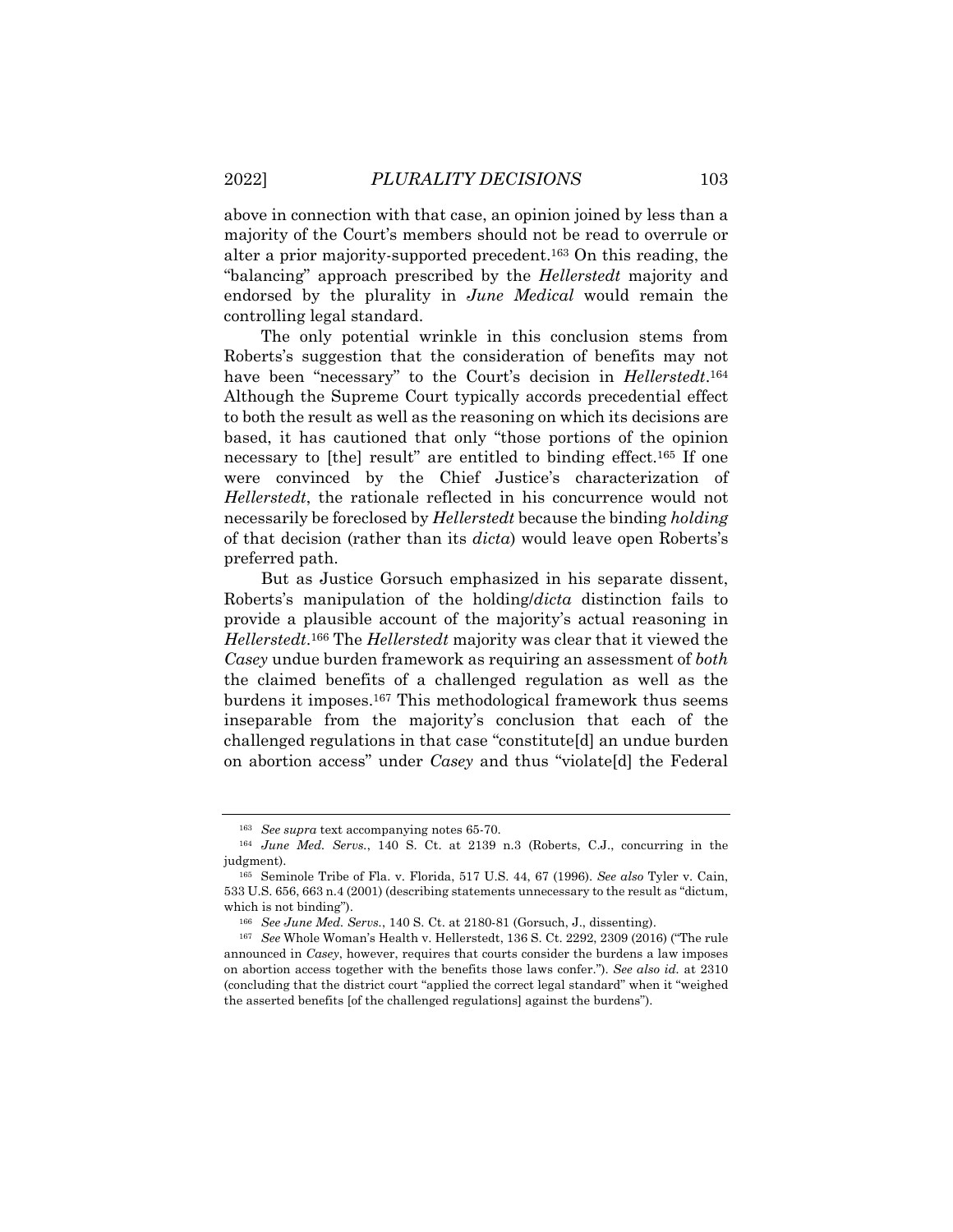Constitution."168 Neither the Chief Justice's disagreement with the *Hellerstedt* majority's reading of *Casey* nor the possibility that the *Hellerstedt* majority might have reached the same result under a different legal standard deprives their chosen rationale of binding precedential effect.

In any event, even if one were convinced by the Chief Justice's narrow reading of *Hellerstedt*, this would not render his sole opinion binding on lower courts. Rather, under the shared agreement approach, later courts would be left with a *choice* between the reasoning reflected in Roberts's sole opinion and the reasoning endorsed by the plurality, which, as noted above, both endorsed and applied the *Hellerstedt* balancing framework. Later courts should only follow the Roberts approach if they are convinced, on the merits, that his preferred rationale offers a more coherent and persuasive reading of *Hellerstedt*, *Casey*, and the broader universe of background precedent and other legal materials relevant to the Court's decision.

In other words, under the shared agreement approach, a plurality decision leaves the precedential status of a prior majoritysupported precedent untouched *unless* the deciding majority, whose votes are collectively necessary to the case outcome, agree that the earlier precedent should be overruled or altered. Because there was no such majority agreement on overruling in *June Medical* (at least among the particular Justices whose votes were necessary to the judgment), the precedential status of *Hellerstedt* was exactly the same the day after the Court handed down its decision in *June Medical* as it had been the day before.

#### **CONCLUSION**

The Supreme Court's recent decisions illustrate the confusion that continues to swirl around plurality precedent. *Ramos* demonstrates that the Justices cannot agree on the precedential significance of plurality decisions or their relationship to prior, majority-supported precedent. At the same time, both *Ramos* and

<sup>168</sup> *Id.* at 2300. *See also* County of Allegheny v. Am. C.L. Union, Greater Pittsburgh Chapter, 492 U.S. 573, 668 (1989) (Kennedy, J., concurring in the judgment in part and dissenting in part) ("As a general rule, the principle of *stare decisis* directs us to adhere not only to the holdings of our prior cases, but also to their explications of the governing rules of law.").